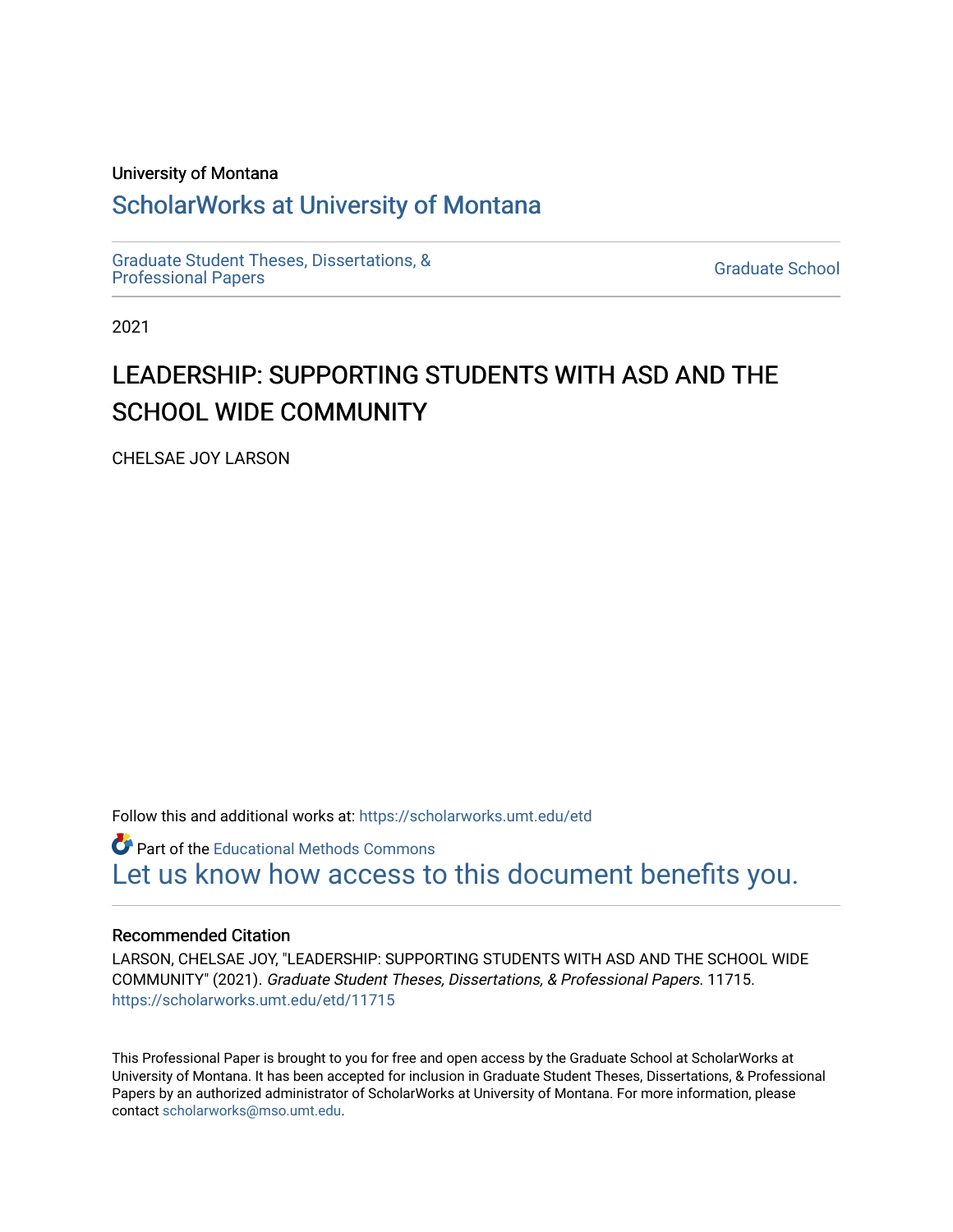## LEADERSHIP: SUPPORTING STUDENTS WITH ASD AND THE SCHOOL WIDE **COMMUNITY**

## By

## CHELSAE JOY LARSON

Masters of Special Education, Walden University, Minneapolis, Minnesota, 2018 Bachelors in Special Education, University of Wisconsin, Eau Claire, Wisconsin, 2013

Professional Paper

presented in partial fulfillment of the requirements for the degree of

> Educational Specialist in Educational Leadership

The University of Montana Missoula, MT

Official Graduation Date May 2021

Approved by:

Scott Whittenburg, Dean of The Graduate School Graduate School

> William P. McCaw, Chair Educational Leadership

John Matt Educational Leadership

Cao Zhen World Language and Cultures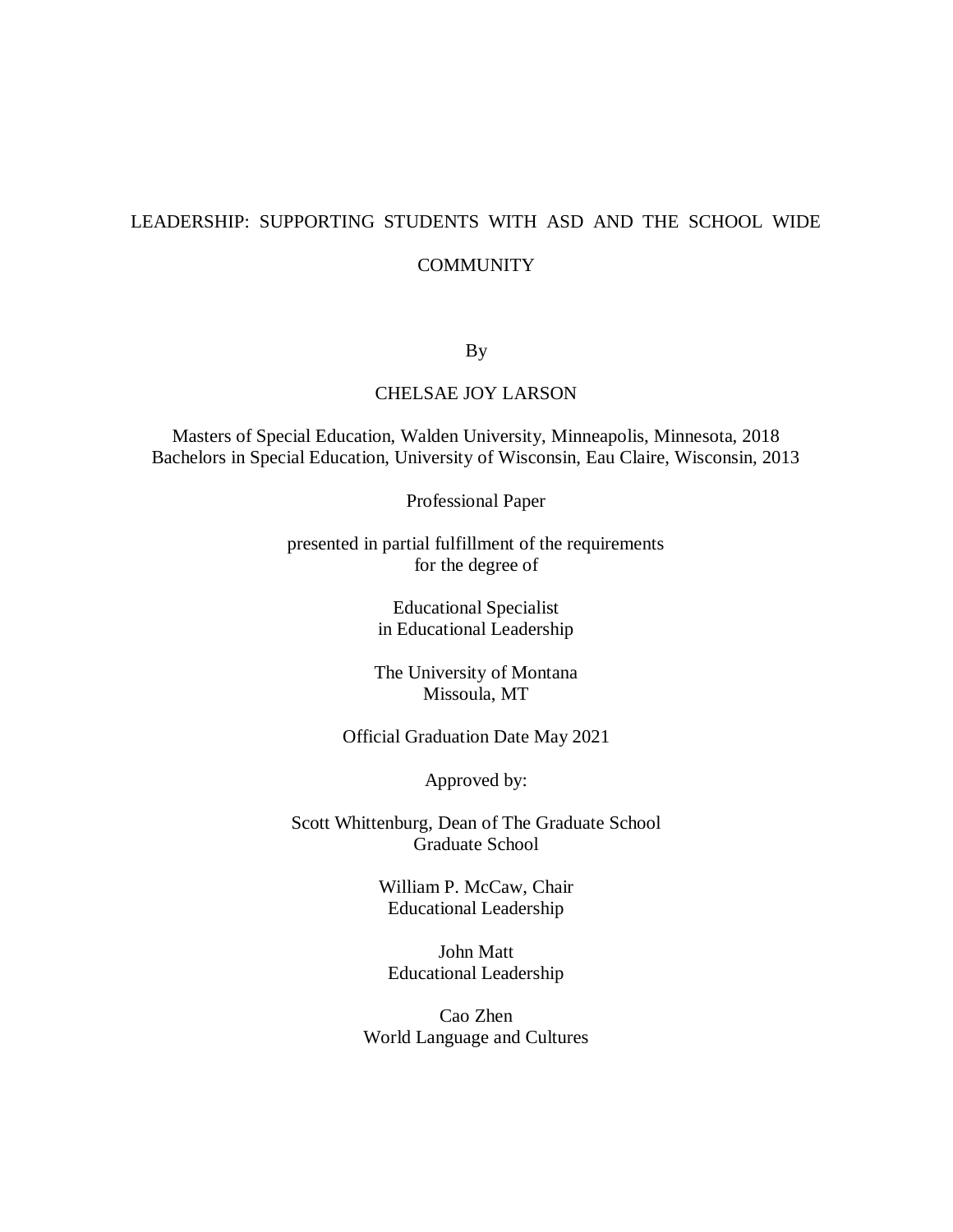Leadership: Supporting Students with ASD and the School Wide Community

## Chairperson: William P. McCaw

 Leaders work collaboratively with all stakeholders to help understand what systems and supports need to be put into place to meet individual needs. School leaders must create continuous learning opportunities and reinforcement systems for educators in the areas of evidence-based practices, individualized teaching strategies, and student transition plans. Students with Autism Spectrum Disorder (ASD) require consistent and structured programming starting in preschool and carrying through to post-secondary education. It is imperative that school leaders provide the appropriate training and supports to educators and specialists in relation to executive functioning skills and evidence-based practices to best support students with ASD. This literature review dissects evidence-based teaching strategies that support executive function skills, systematic implementation programs to support school transitions for student with ASD, and breaks down how school leaders can support students, education professionals, and families throughout the process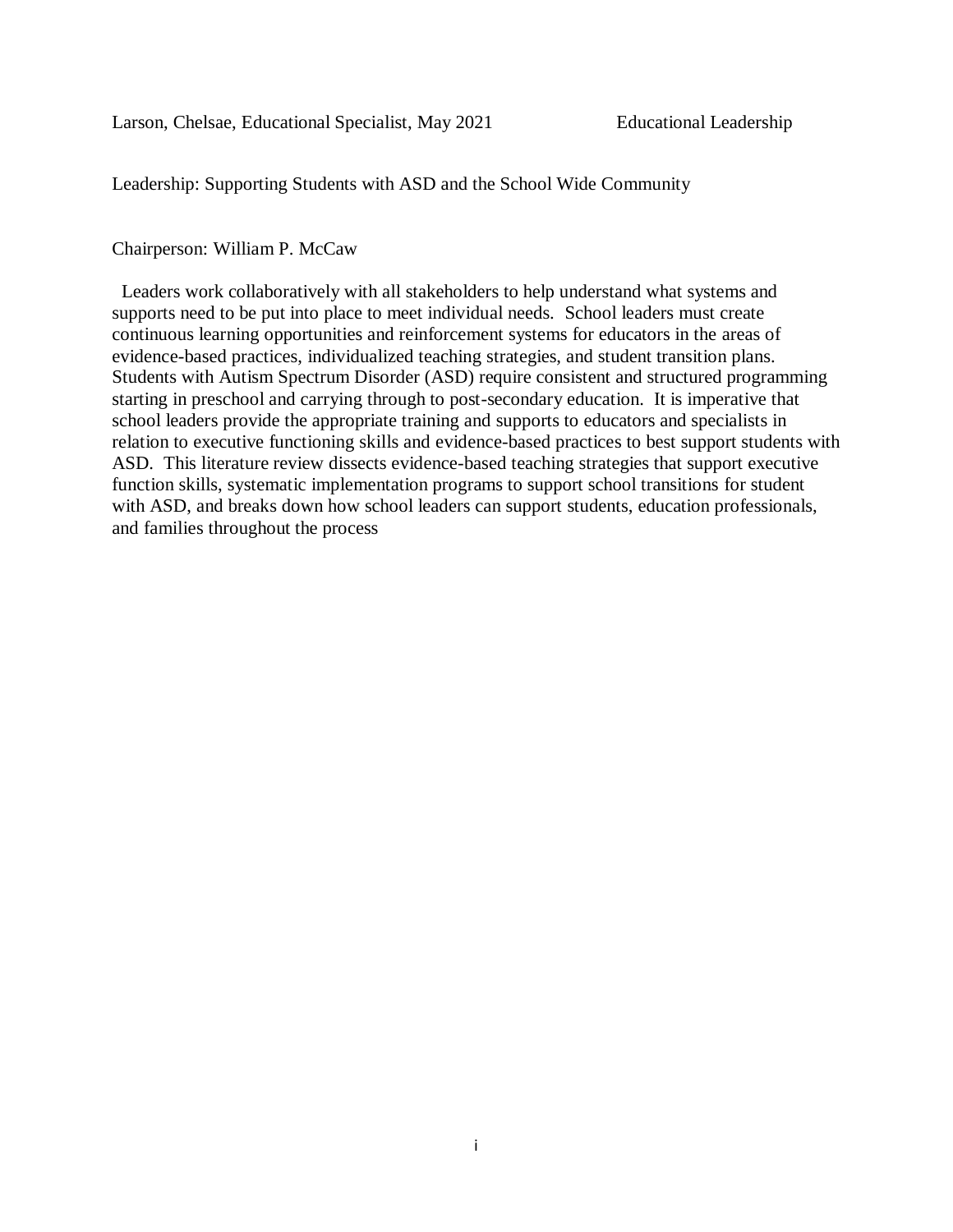Educational leaders are the agents of change within a school organization. School leaders have the opportunity to create systematic change that supports growth and success for all students within a school community. Change occurs when the learning community is committed to the common goals they have chosen collectively. Common goals created by a school community must support all students, especially those with disabilities. Leaders work collaboratively with all stakeholders to help understand what systems and supports need to be put into place to meet individual needs. School leaders must create continuous learning opportunities and reinforcement systems for educators in the areas of evidence-based practices, individualized teaching strategies, and student transition plans. Students with Autism Spectrum Disorder (ASD) require consistent and structured programming starting in preschool and carrying through to post-secondary education.

### **Executive Function Defined**

"The term executive functions refers to the hypothesized brain processes that control other brain processes" [\(Ward](https://pubs.asha.org/doi/pdf/10.1044/lle21.2.72) & [Jacobsen,](https://pubs.asha.org/doi/pdf/10.1044/lle21.2.72) 2014, p. 72). Metaphorically speaking, the executive functions are the brain's chief executive officer. Executive functions include inhibition, flexibility, problem solving, planning, and memory. "Most researchers agree that the term executive function (EF) is exceedingly broad, and there is little consensus on a definition" (Granpeesheh, Tarbox, Najdowski, & Kornack, 2014, p. 355). Ward and Jacobson (2014) emphasized it is widely agreed that the activities to which the term executive function refers are critical to everyday functioning in life. "People who have difficulty with inhibition, remembering things, planning, problem solving, and or being flexible, will present with major deficiencies in school, academic and vocational functioning" (Granpeesheh et al., 2014, p. 355).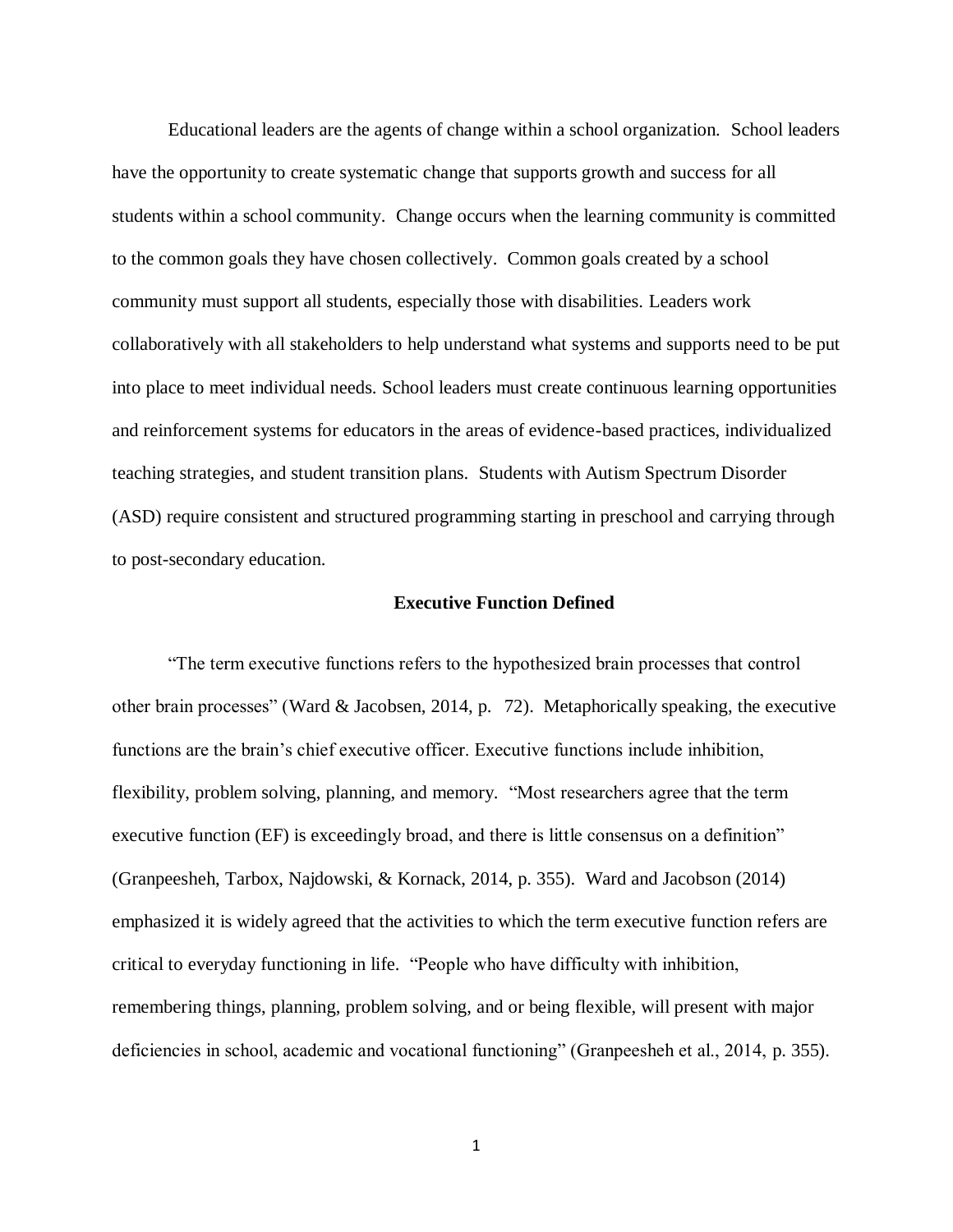Executive Function skills help increase personal freedom and self-determination for a child to help them become the master of their own environment.

A student with effective executive function skills is able to read a room, comprehend important information, and identify key elements or zones of the room. They are able to visualize themselves completing a task in a variety of spaces and in no particular order. A student with effective executive function skills can imagine the "big picture" when asked to complete a task or activity. Meaning, they are able to envision what the end result looks like and how they are going to get to the end result. They are able to understand the passage of time and how long it may take to complete different tasks within an activity. Students with executive dysfunction are often misunderstood. Ward and Jacobson (2014) stated many students who struggle with executive functioning skills are referred to as the ones that do not care about school or rules, refuse to complete tasks, or are the students that want to gain control.

Barkley, Edwards, Laneri, Fletcher and Metevia (2001) mentioned that individuals with weak executive functioning (EF) skills exhibit reduced visual imagery to see the future, a weak ability to control and sustain this visual representation over time, limited self-directed talk, disinhibition, a limited or absent ability to pre-experience the emotion of the future, disorganized planning, weak initiation, and reduced sustained attention. Students that lack executive functioning skills struggle with knowing where to begin a task, managing time, understanding what steps are most important, and have a difficult time comprehending the final expectation. According to Barkley et al. (2001), in order to develop or rehabilitate EF skills, individuals need to repeatedly practice: self-monitoring, self-stopping, seeing the future, saying the future, feeling the future, and playing with the future so as to effectively 'plan and go' toward that future.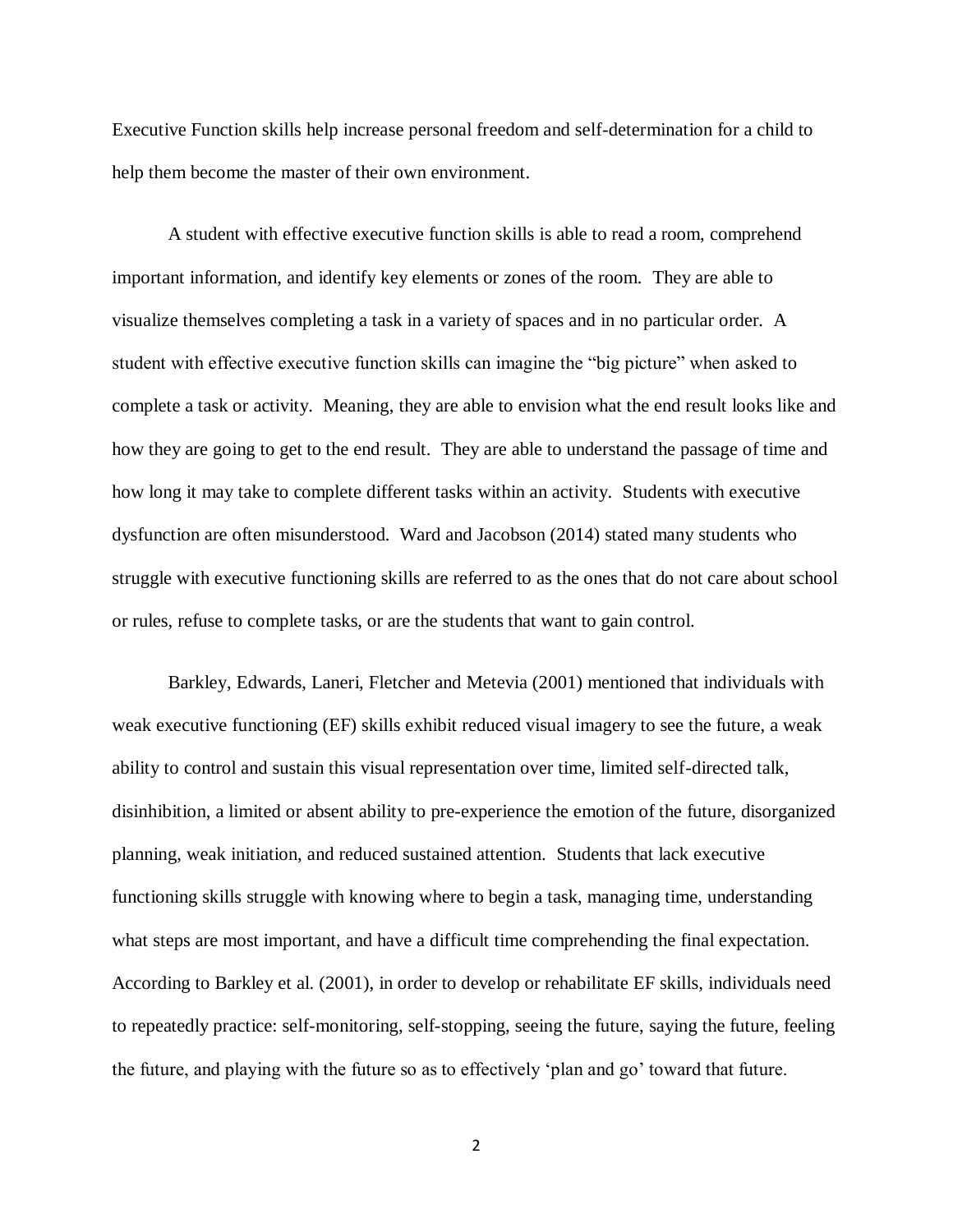#### **Executive Function for Students with ASD**

The American Psychiatric Association (2018) defines Autism Spectrum disorder (ASD) as a neurodevelopmental disorder characterized by deficiencies in social interaction and communication, as well as the presence of behaviors, activities, and interests that are repetitive and restrictive. Factors contributing to the increased prevalence of ASD include changes in diagnostic criteria, heightened public awareness, and improved ability to diagnose ASD among individuals that do not have an intellectual disability. Specific impairments in ASD have been connected with Executive Function (EF) in the areas of social impairment, social cognition, repetitive and restricted behavior patterns, and overall quality of life. "EF encompasses a broad range of purposeful higher order neuropsychology domains, including goal-directed behavior, abstract reasoning, decision making, and social regulation" (Demetriou, Lampit, Quintana, Naismith, Song, Pye, & Guastella, 2018, p. 1). EF difficulties have an important role in ASD such as integration of prefrontal executive processes that affect social and emotional circuits. "Given the stability of EF performance in ASD across neurodevelopment, early intervention may provide the best opportunity to alter trajectories over the lifetime to improve outcomes for people with ASD" (Demetriou et al., 2018, p. 6).

## **Evidence Based Strategies that Support Executive Functioning for Students with ASD**

"The Space, Time, Objects, People (STOP) and Read the Room strategy supports situational awareness/intelligence" (Baker, n.d., slide 7). This strategy is taught through pictures, video, and physical tours through the environment being reviewed. For example, if a teacher is prepping a student for their transition into a new classroom, the teacher could take pictures of the classroom, label important areas or space in the classroom, and follow up with conversations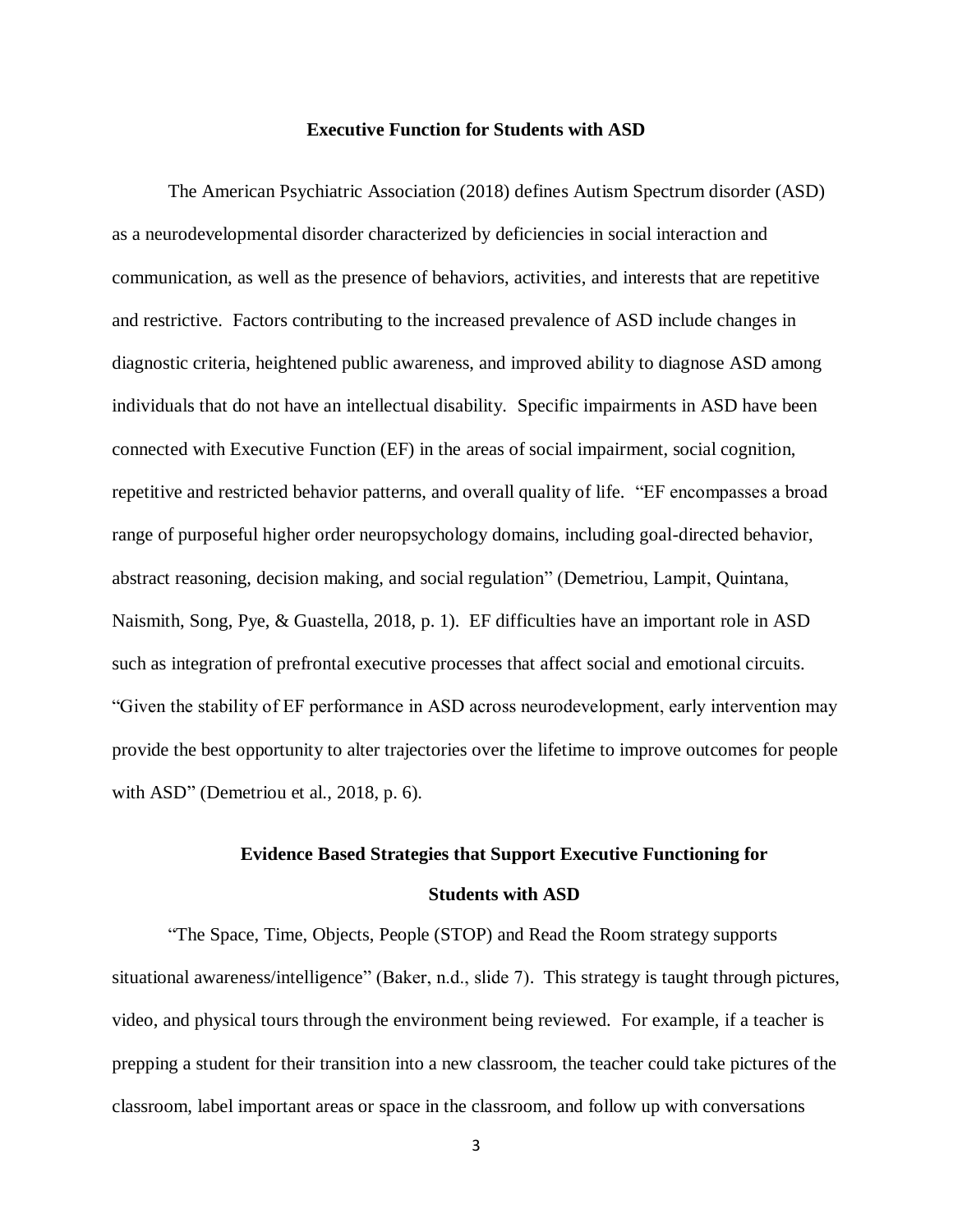about what is expected in each space. "Space" teaches students to navigate through the room they are working in and prompt questions such as "What is going on in the room? What is expected or unexpected? Are there pathways used to navigate different areas within the space?" "Time" reinforces students to get on a similar timeline as peers. Students learn to pay attention to the pace of an activity, what is happening at "this moment in time", and learn a sequence of actions. "Objects" explicitly teaches the organization of a space, the location of objects, and the purpose or relevance of the space and objects. "People" dives into how to read a person based on their facial expressions, body language, appearance, mood, tone of voice, or pace of movement.

The MIME strategy is used to help improve non-verbal working memory. MIME stands for "Make a future picture, Imagine what it will look like, Motions-what movement is required, Emotions-how will I feel" (Baker, n.d., slide 17). MIME is essentially a mental dress-rehearsal to help teach and reinforce routines and planning skills. MIME dives into the importance of flexible thinking and teaches students to imagine situations in multiple ways. MIME skills include walk it out, map it out, draw it out, tap it out. Walk it out targets motor memory and involves students physically walking through their space or routine. This is especially helpful for students in middle or high school who are going to a new school and need to practice getting to classrooms across the building. Map it out is just as it sounds, a visual support that students can use to get around a building or area. Tap it out breaks apart routines or tasks into single steps onto flash cards are visual cue cards to support sequencing of events. Wild cards could be added to the flash cards to represent situations that may occur within a routine and supports flexible thinking.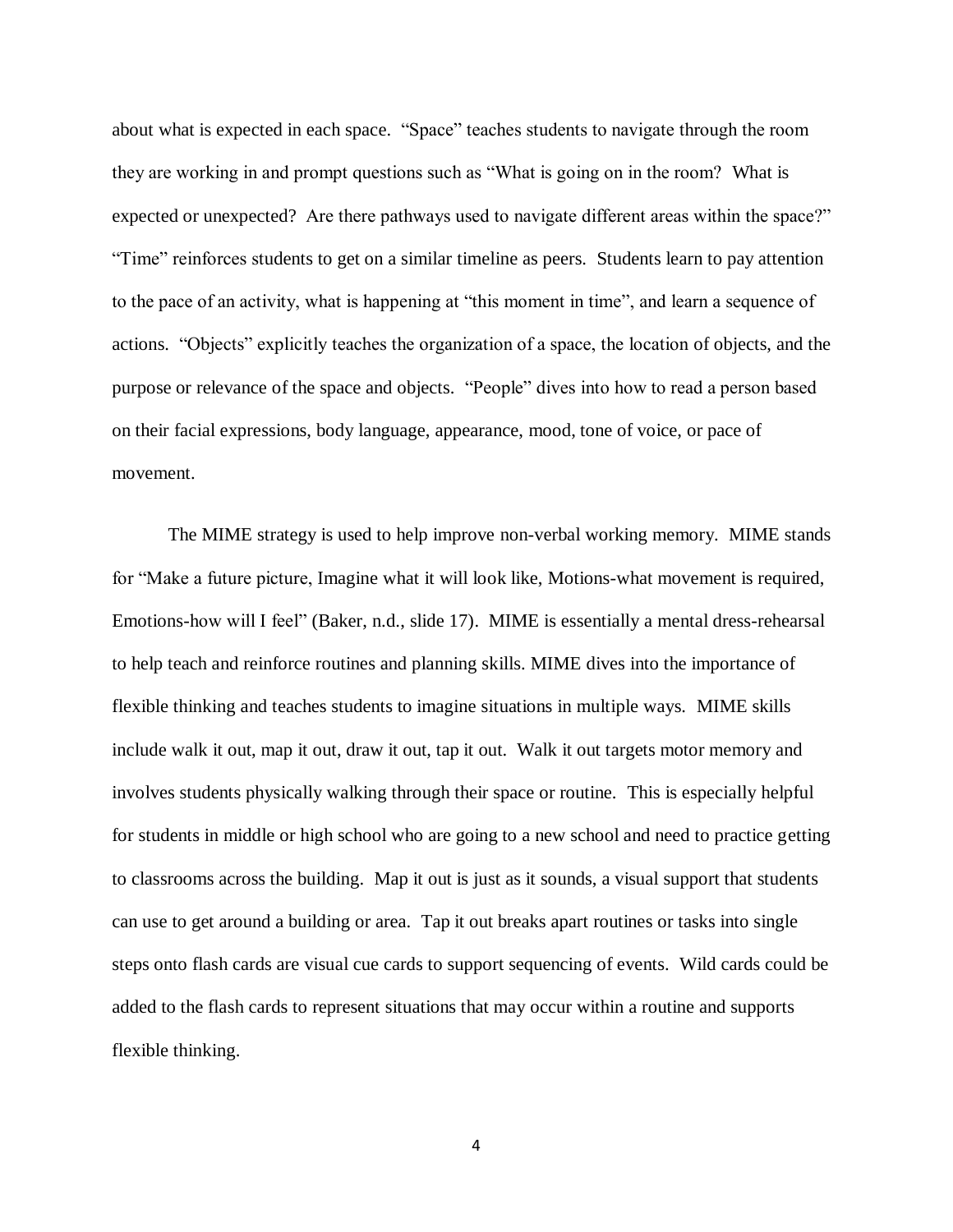Get Ready, Do, Done is a strategy used to support students who struggle with sequencing. Baker (n.d.) stated the strategy is broken up into three columns, the first column is labeled "3. Get Ready", the middle column is labeled "2. Do", and the last column on the right is labeled "1. Done". This visual chart creates episodic future memory or the ability to "see yourself" and what it looks like in the future. In this strategy, students start working from right to left. In the "1. Done" column by sketching an image of what the final product will look like. From there students move to "2. Do" where they explicitly write down or draw all the steps it would take to get to the final product. The last column "3. Get Ready" is where a list of all items and materials needed to complete the task would go. This strategy teaches students to imagine what the task will look like when they are finished. "The emphasis is placed on working backwards when planning and using an outcome to determine the relevant steps to achieve the visualized end result" [\(Ward](https://pubs.asha.org/doi/pdf/10.1044/lle21.2.72) & [Jacobsen,](https://pubs.asha.org/doi/pdf/10.1044/lle21.2.72) 2014, p. 73).

Baker (n.d.) described the implementation of visual strategies in a variety of ways by using highlighters, markers, crayons, colored pens, etc. Highlighting or underlining visually represents important information or can help students prioritize steps within a project. For example, a section highlighted green needs to be completed first, yellow second, red last. When students are reading long passages, a student could use a pink highlighter to underline sections of the reading that brought about questions. A purple highlighter could be used for answers found in the passage that are needed for an assignment. Color choices can be individualized for each student. The key is to keep the colors and what they represent consistent. A card could be taped near a work space or in a planner for students to reference if they forgot what each color represents. Post-It's are considered another visual strategy to be used with students that need help with sequencing or prioritizing.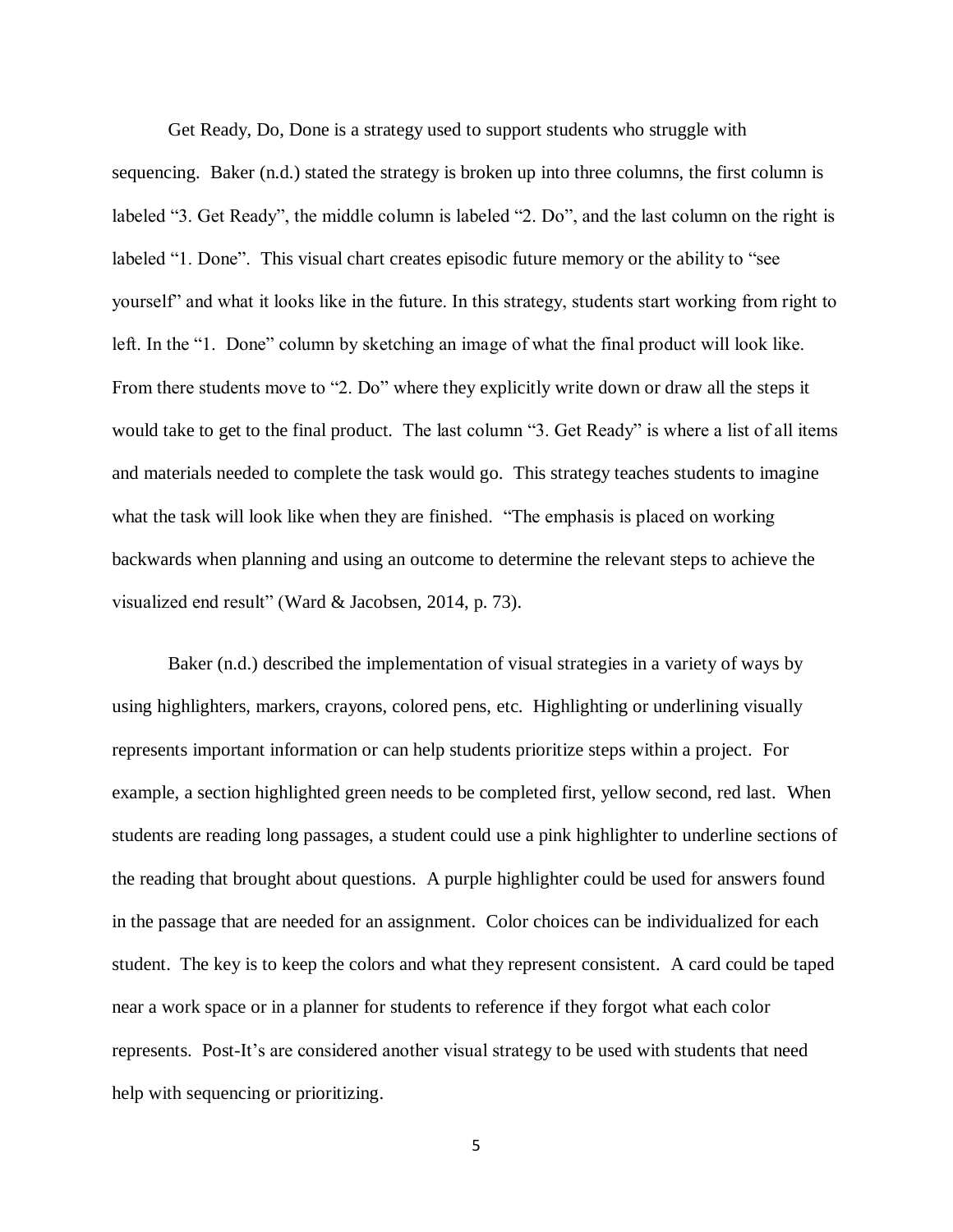Ward and Jacobsen (2014) mentioned how mental imagery helps students organize themselves and teaches them how to plan ahead. Visual pictures of the student in action would be the most effective way to support this practice. For example, a picture is posted on a student's locker of what they look like when they are fully dressed for recess. When the student goes outside for recess they can reference the picture before getting dressed and can check the picture afterwards to make sure they have all the correct clothing items on. Mental imagery can work in the classroom space such as what a student's desk should look like, what each learning center should look like after being used, etc.

The most effective way to teach pace and time is through the use of an analog clock. Analog clocks provide students a visual representation of how much time is left and teaches them to increase or decrease pace when planning. Ward and Jacobsen (2014) stated many students benefit from seeing how time fills up on an analog clock. A dry erase marker can be used to shade or erase slices of time to visually show how much time is left to complete or end a task. Drawing on a clock not only helps with teaching pace and awareness of time, it also teaches self-awareness and brings about discussions of time passed or time wasted. "Students can see visual markers of the time that has passed and then determine if they have used time effectively or had any "time robbers" [\(Ward](https://pubs.asha.org/doi/pdf/10.1044/lle21.2.72) & [Jacobsen,](https://pubs.asha.org/doi/pdf/10.1044/lle21.2.72) 2014, p. 5). Time robbers can be explained as distractions like television or daydreaming. Incorporating checkpoints for students within a timed period helps students determine if they are on track to complete their task on time. Students set a timer half way through an assignment and check to see how their pace is and determine what steps they need to take to complete the assignment. The purpose of the timer is to improve self-monitoring and an awareness of how time is used, not how quickly they can complete an assignment. Ward and Jacobsen (2014) emphasized students who set timers for the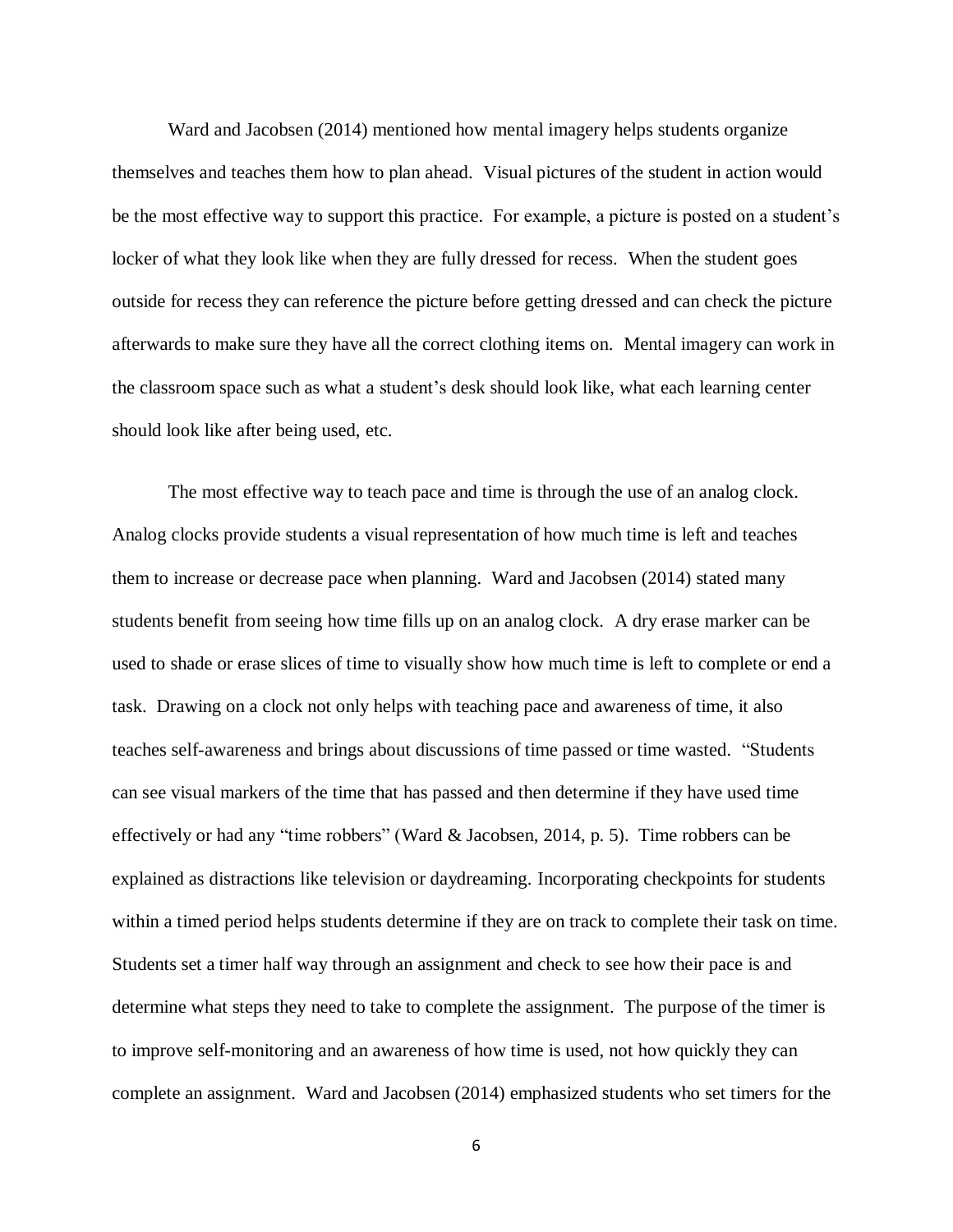end of a task frequently experience more stress, whereas a time set for check-ins midway through a task provides opportunities for problem solving.

## **Supporting Students with ASD and the School Community through Transformational Leadership**

Improving organizational effectiveness within a school community is a gradual process that requires a school administrator to have the skills and qualities of a transformational leader. "The more a principal engaged in transformational leadership, the more likely teachers were to take risks in developing and implementing new knowledge and practices" (Moolenaar, Daly, & Sleegers, 2010, p. 655). Supporting students with ASD within the school community is a collaborative process that requires consistent communication with all service providers and family members, an instructional model that effectively meets the individual needs of students, resources to support evidence-based practices that support executive functioning, social/emotional learning, sensory needs, academic skills, and self-help independence skills.

Bass & Riggio (2006) noted that leadership is important in both developing and sustaining the climate and condition for innovation to occur. Rost (1991) emphasized that leadership is an influential relationship among leaders and followers who intend real changes that reflect their mutual purposes. Transformational leaders bring people in school together to create a common vision and goals to support the school community as a whole. "A principal who is close to staff may have a greater opportunity to collectively share and develop the school's vision as well as provide timely access to the resources necessary in realizing that vision" (Moolenaar et al., 2010, p. 656). Generating a mission and vision is a collaborative process that gives all members the opportunity to speak, share, and plan towards a common goal.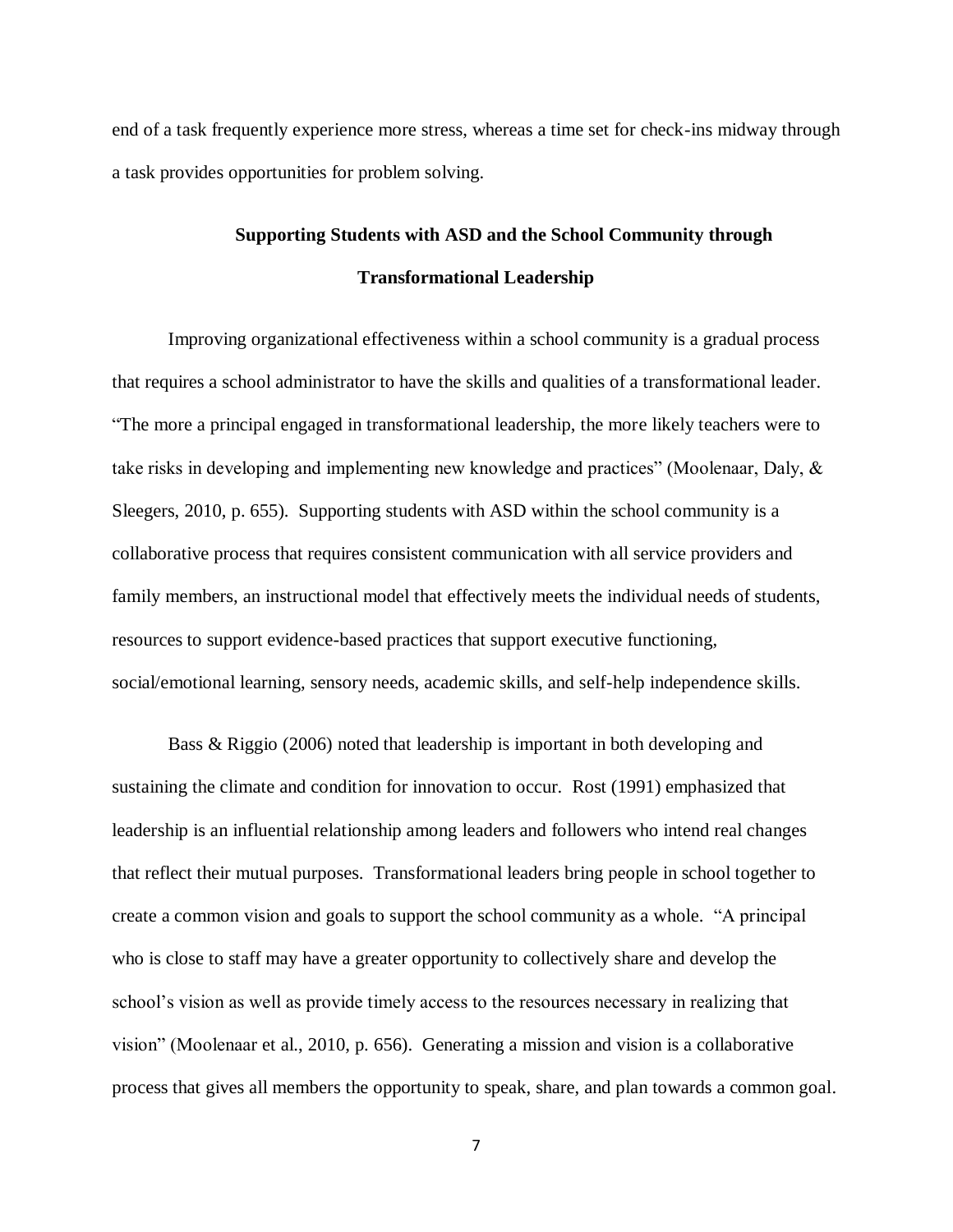"In leadership writ large, mutual purposes help people work for the common good, help people build community" (Rost, 1991, p. 124). The changes that followers and leaders intend must align with their mutual purpose. Mutual purpose is developed over time and is done when both the leaders and followers work together. Developing mutual purpose can happen systematically through a staff meeting, led by the school administrator, that is tailored to a topic such as executive function or strategies that support students with ASD. Developing mutual purpose can also happen organically through conversation and interaction throughout the school year. The mutual purposes have an impact on the changes that leaders and followers intend. Foster (1989) stated leadership takes on a new meaning as a community of believers and as a communal relationship when mutual purposes become more common among the followers and the leaders.

"Teachers cannot bring about necessary changes without organizational and systemic change" (Collinson, Kozina, Kate Lin, Ling, Matheson, Newcombe, & Zogla, 2009, p. 4). This means that members within an organization "require advanced continuous learning as well as opportunities to engage in dialogue and inquiry to create new knowledge" (Collinson et al., 2009, p. 4). The amount of learning opportunities presented to educators is often dependent on the school administrator. Leaders who support consistent growth through various avenues are considered transformational leaders. "Transformational leaders encourage teachers to spend more time on training and professional development" (Collinson et al., 2009, p. 630). Feldhusen and Eng Goh (1995) pointed out that training may increase teachers' knowledge and skills, broaden their horizon with a variety of experiences and perspectives, teach them innovative teaching strategies, and increase their confidence and comfort with the implementation of new ideas. "Moreover, to support the development of new ideas, organizations need to foster an open orientation towards innovation in a climate in which creative efforts and the distribution of new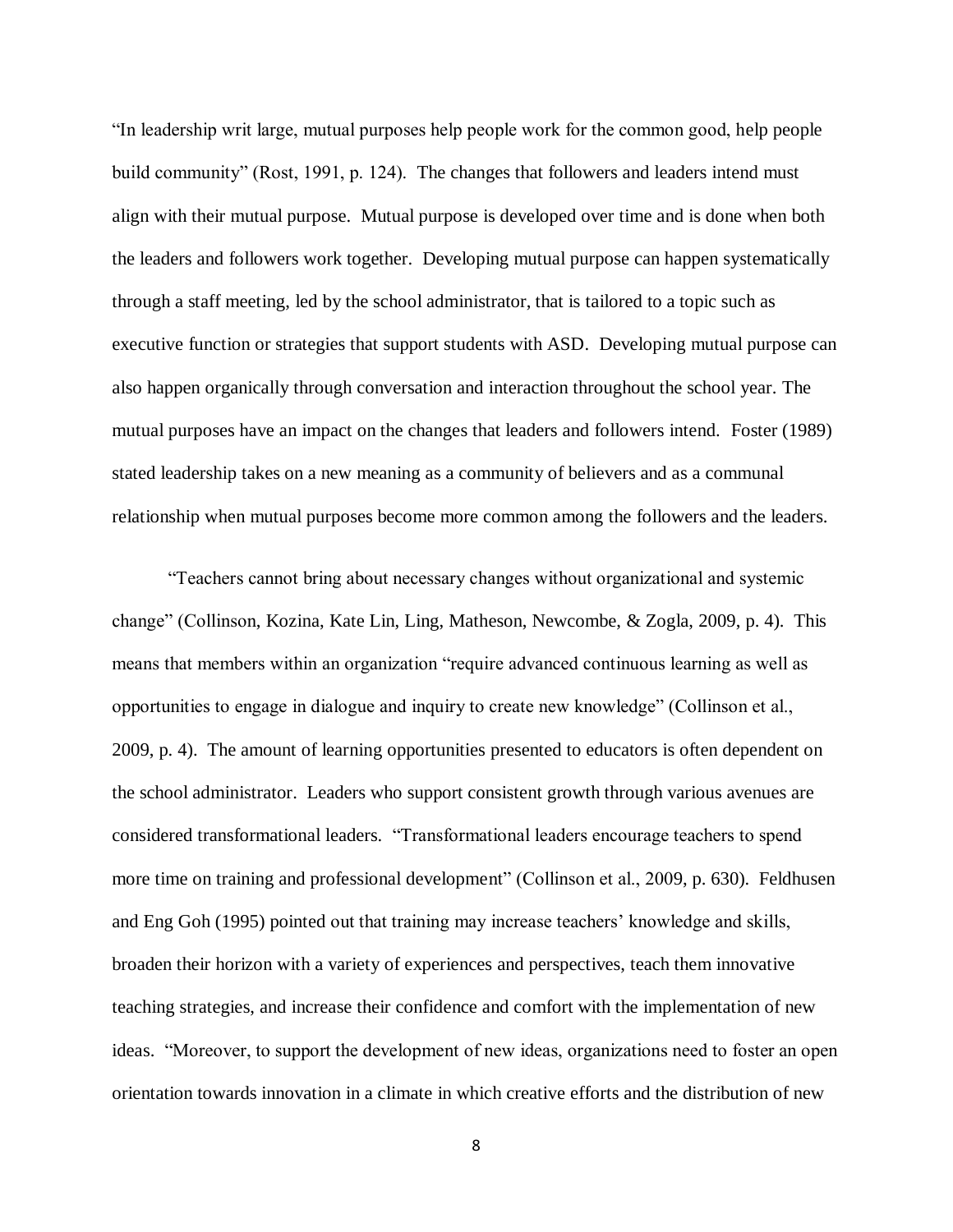knowledge and practices are encouraged" (Collinson et al., 2009, p. 6). Collinson & Cook (2007) highlighted that members need opportunities to work collaboratively, disseminate their learning, and contribute to their own, their colleagues', and the organization's continuous improvement. "Education is slowly absorbing the new shift in thinking and is beginning to implement changes that encourage teachers and principals to engage in learning together for the purpose of improving teaching and learning for the children in their care" (Collinson et al., 2009, p. 5).

#### **Professional Development- Evidence Based Practices**

Professional development to support students with ASD must be systematic, collaborative, and continuous. Leaders must support school professional development by strategically planning and providing continuous training throughout the school year. Research concerning best practices in professional development identified four critical components of any professional development activity. The four components are; relate to school improvement plans, support sustained adult learning, support long-term focused efforts, and connect professional development and everyday classroom needs. In order for professional learning to be effective, educators must be committed to the growth of all students and ready to learn and participate. "Involvement is the key to implementing change and increasing commitment." (Covey, 1991, p. 217). Glickman, Gordon, and Ross-Gordon (2001) broke down professional development into three stages; orientation, integration, and refinement. Orientation provides teachers the opportunity to express concerns or ideas in related to the topic presented. Integration is a process that assists teachers with integrating new learning and strategies into their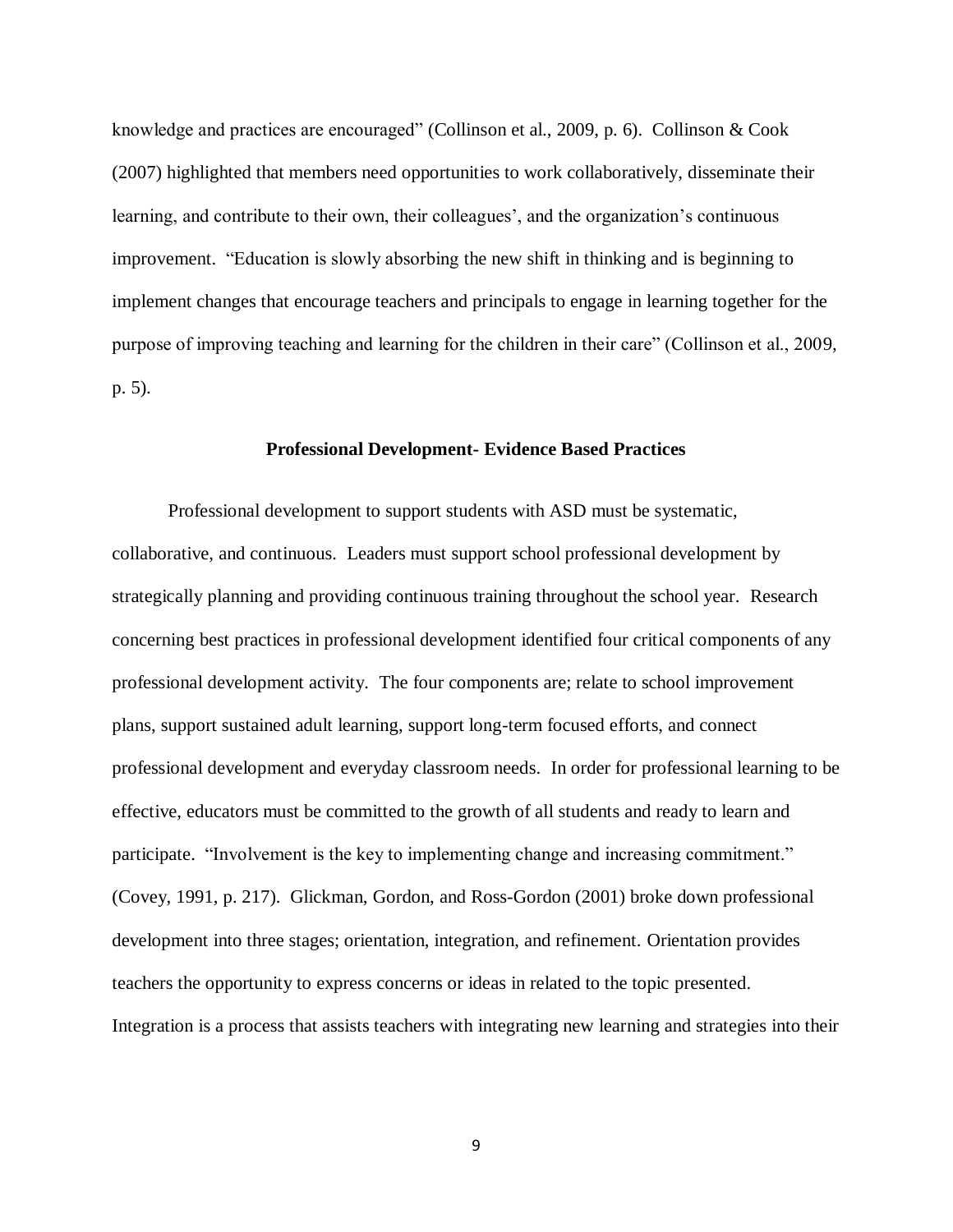classrooms. Refinement is when teachers progress from the initial orientation to the integration of new learning to reflection.

"Increasing prevalence of Autism Spectrum Disorders (ASD) has intensified the need to provide high-quality educational services in public school settings through the implementation of evidence-based practices (EBPs)" (Odom, Cox, & Brock, 2013, p. 233). Evidence-based practices related to supporting students with ASD may be addressed through professional development. "The National Professional Development Center on ASD (NPDC) professional development program provides an example of how implementation science can enhance program quality and teachers' use of EBPs for students with ASD" (Odom et al., 2013, p. 233). Odom et al. (2013) stated that such a system requires identifying the content, commitment and support at the state and community levels, direct training for service providers, and ongoing coaching and technical assistance to support teachers and other service providers in their quality improvement and use of EBPs.

Yell, Katsiyannis, Drasgow, and Herbst (2003) found that school systems often did not provide evidence of quality features of programs such as appropriate development of individualized education programs (IEPs), staffing, and appropriate public education learning environments. Evidence-based practices are focused interventions that show evidence of efficacy. "To assist in improving the quality of special education services for children and youth with ASD, much work has gone into identifying EBPs" (Odom et al., 2013, p. 235). Fixsen, Naoom, Blase, Friedman, and Wallace (2005) suggested that identifying "best practices" and even introducing practices through workshops and classes does not necessarily lead to the use of such practices in applied settings. "Professional development that builds on the principles of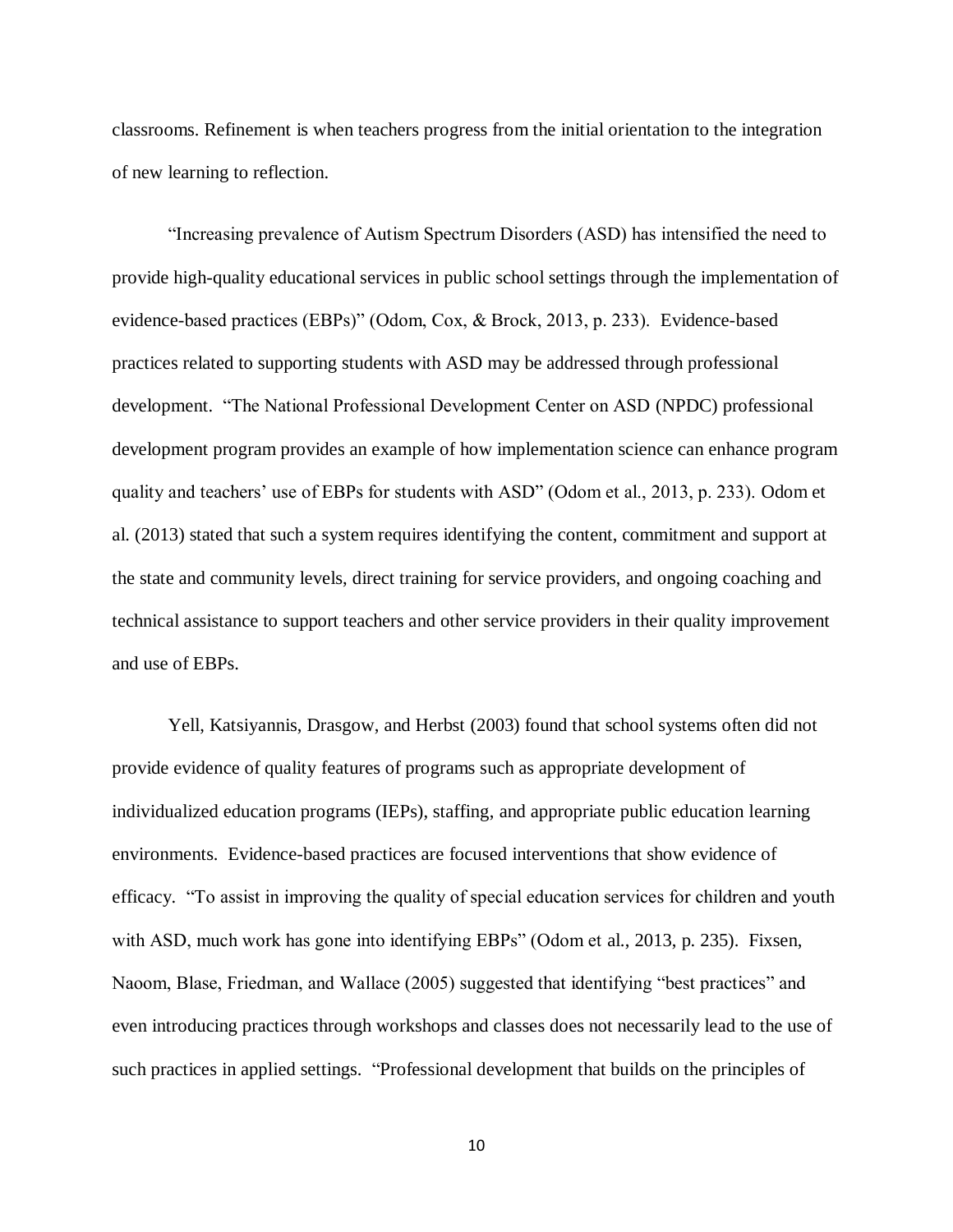implementation science is most likely to lead to the adoption and use of innovations necessary to improve the quality of special education services and use of EBPs with students with ASD" (Odom et al., 2013, p. 235). Implementation science is "the scientific inquiry into questions concerning implementation — the act of carrying an intention into effect, which in health research can be policies, programmes, or individual practices (collectively called interventions)" (Peters, Adam, Alonge, Agyepong, & Tran, 2014, p. 1). At the Global Implementation Conference, Fixsen et al., (2005) noted that implementation science is at a "tipping point," as reflected in its emergence as a topic of interest in such a range of disciplines. Odom, Collet-Klingenberg, Rogers, and Hatton (2010) stated that common features of implementation science include high quality materials that describe and document the practice being implemented, early and joint planning by a team of professionals or other individuals involved in implementation, availability and quality of technical support, assessment of implementation readiness, and unique contextual variables. This model of implementation builds from the top down (e.g., a team of state-level organization leaders) and the bottom up (e.g., training teachers and other service providers). "You need ownership for fundamental change, but you can't get it on a large-scale by relying on bottom up strategies" (Fullan, 2003, p. 33). The larger infrastructure really is crucial for systemic change. Fullan (2003) stated if strategies are only based on investing in local development, not much of the bottom moves, good ideas don't get around, nor do they persist very long.

Fixsen and colleagues (2005) identified phases in the implementation process that they believe lead to successful implementation. The science of implementation includes; exploration, installation, initial implementation, and full implementation. School administrators are heavily involved in all four stages, leading, and supporting staff throughout. Exploration involves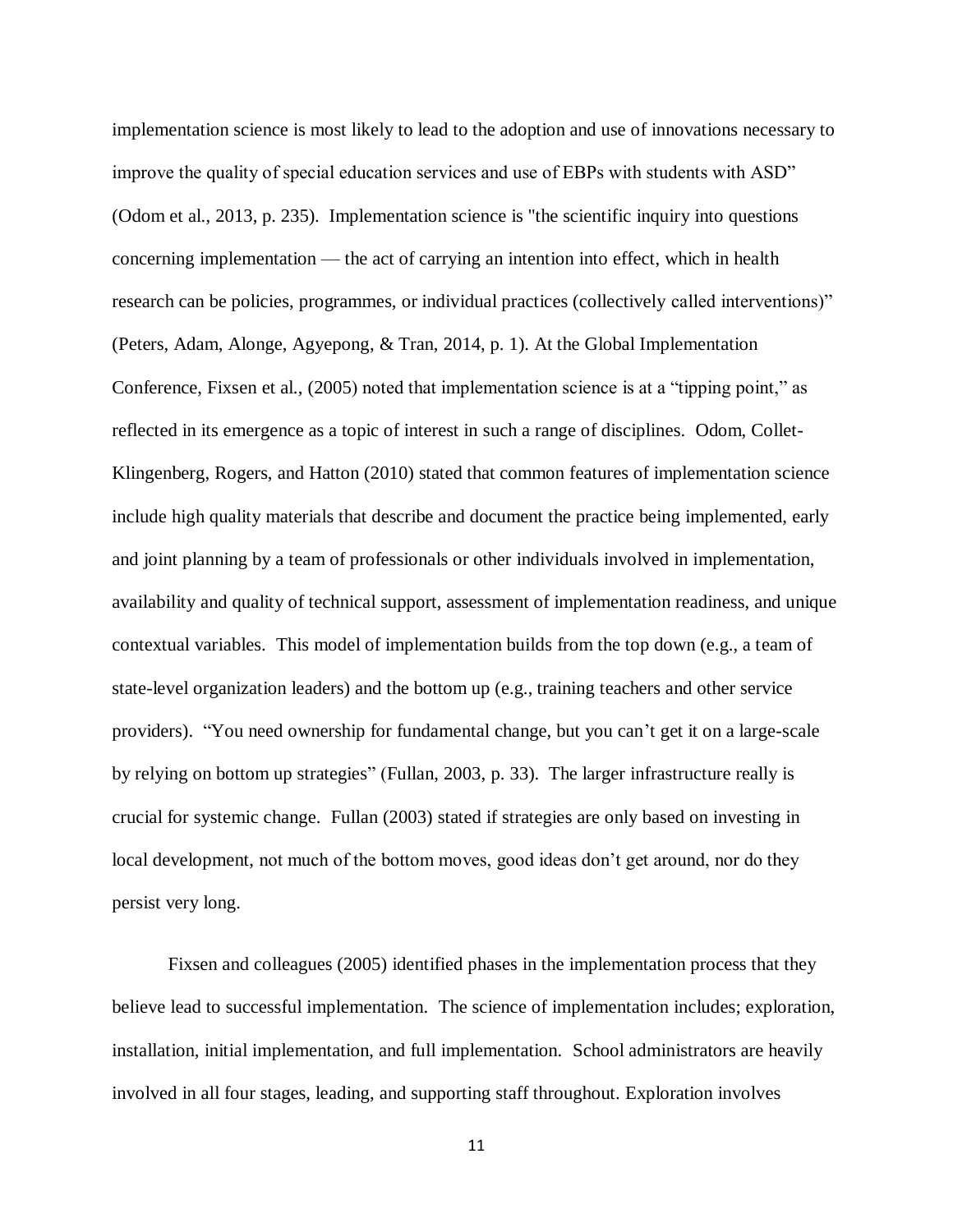purveyors sharing information about the innovation to be implemented, the resources required, and the match of innovation to the identified needs. The School team, administrator, or teacher choosing to implement curriculum, an educational model, or a specific intervention, gathers data to analyze the needs of a specific student, group of students, or school community as a whole. The installation process happens once a team has made the decision to move forward with the program. School leaders should not independently make the decision to move forward with the program. Decision making should be a collaborative process that involves members of the school team. Decisions made collectively will support higher teacher commitment and engagement levels than if a school administrator chose the program on their own. "This stage includes identifying the necessary support personnel, creating institutional supports, identifying sites for implementation, and securing the interest and cooperation of personnel, as well as sharing and reviewing materials and providing training" (Odom et al., 2013, p. 240). Adopters of the program begin the use the innovation in their setting within initial implementation. This process often requires support from an implementation team due to the complexity of using a new procedure in a setting where systems and procedures are already put into place. Full implementation happens when the practice becomes the standard way of operating in the systems.

 The NPDC designed a model of professional development that builds on scientific literature about effective intervention practice and tenets of implementation of science to improve the quality of educational programs for students with ASD and to increase teacher's use of EBP's. "To accomplish its goal of promoting program quality and teachers' and service providers' use of EBPs for students with ASD, the NPDC developed a school/building/district level program, the Evidence-Based Individualized Program for Students with Autism" (Odom,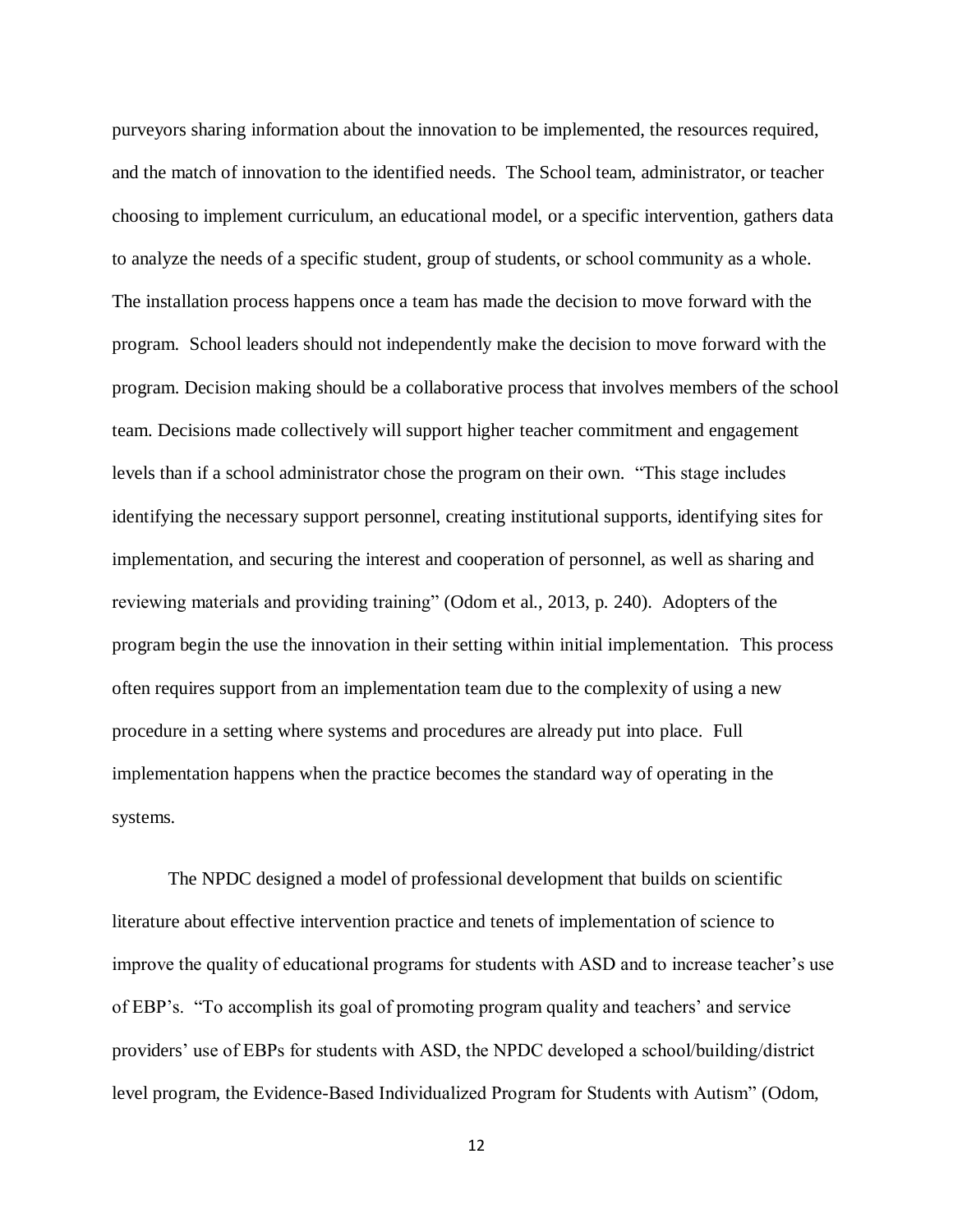Hume, Boyd & Stabel, 2012, p. 240). The components of the program include; goals, selection of focused intervention practices, implementation, and program quality. EBIPSA is applicable for students in Pre-K to end of high school.

Goals are desired student outcomes that are specific to the student's individual needs. "Such goal specification would be generated from multiple sources of information, such as the individuals' current functioning level, families' concerns and priorities, and students' concerns and priorities if he or she can indicate them" (Odom et al., 2012, p. 288). Selection of focused intervention practices are based on the characteristics of the student and the students current learning environment. "The measurement of implementation and fidelity in programs for children and youth with ASD has been a weakness in the autism intervention literature" (Odom et al., 2012, p. 289). NPDC designed implementation checklists for all practices to support fidelity. Odom et al. (2012) described program quality as features of a program, such as team collaboration, program ecology, and family participation, which apply to all learners with ASD in the program. Examples of quality include program structure, social climate, communicative environment, opportunities for independence, assessment, family participation, and teaming.

# **How Executive Function Skills Affect Student Transition From One Educational Placement to the Next.**

Transitioning to a new school is often a difficult process for students that lack executive function skills. This is especially true for students with ASD. The transitions to primary school on younger students' places demand on attention skills, social-emotional, and pre-literacy skills. The middle school and high school transition creates more pressure on academic workload and social pressures. School transitions place enormous pressure to adapt and be flexible.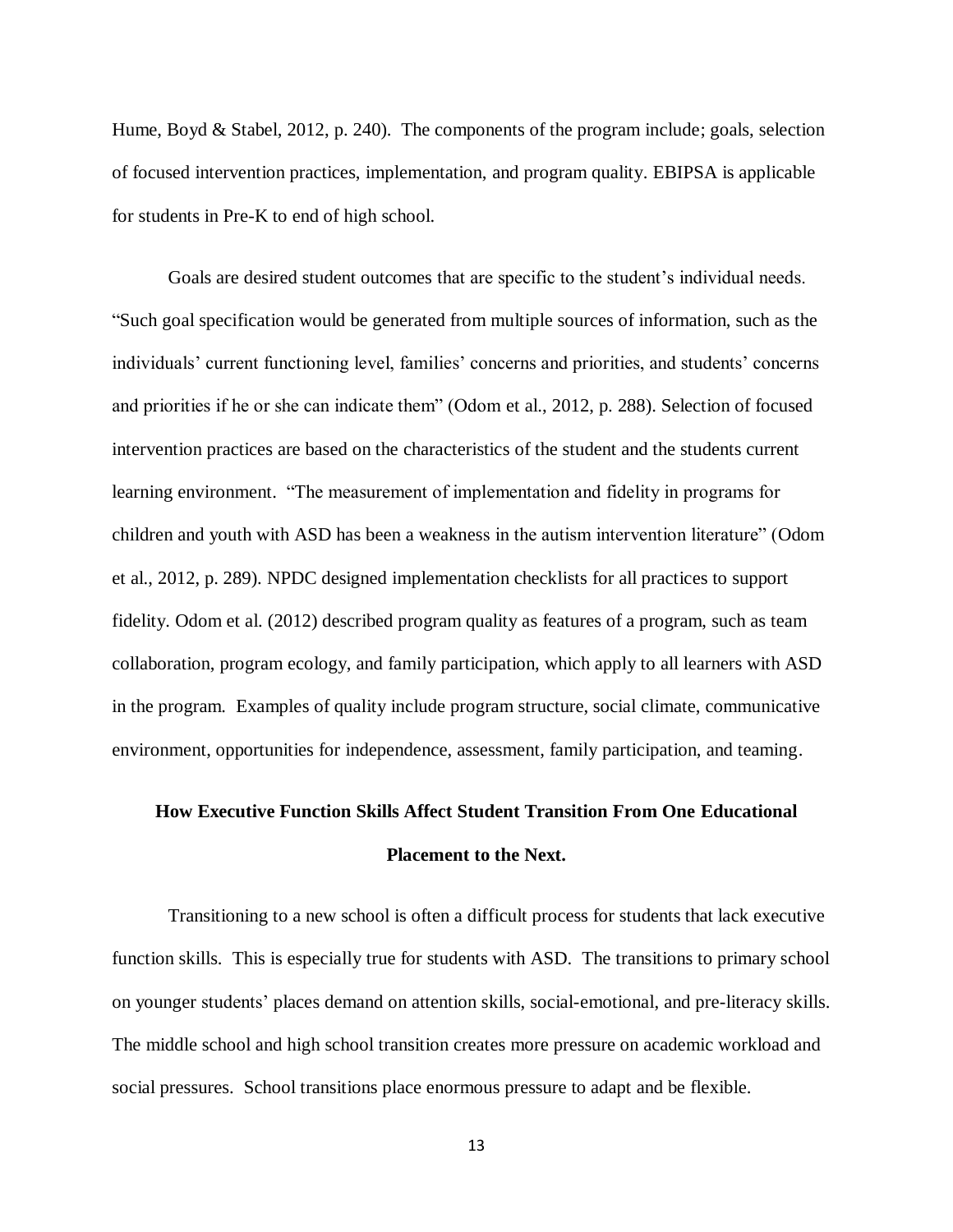Dijkhuis, Sonneville, Ziermans, Staal, and Swaab (2020) emphasized current transition programs around the country may not adequately address the needs of students that struggle with executive function skills and students with ASD. Many individuals with ASD are able to navigate intellectual demands of schools but they may struggle with other critical factors that contribute to academic success. "Difficulties with social communication, peer relationships, resistance to change and intolerance of uncertainty may make new school transitions particularly worrisome for students with ASD and their parents" (Boulter, Freeston, South, & Rodgers, 2014, p. 1). Boyd, McDowall, and Cooper (2002) described contributing factors to unsuccessful transitions may include late placements in the new school setting, gaps in organized support provided by their child's school, and limited communication about their child's interventions. Dynamic school–home partnerships are critical to promoting positive outcomes for all students.

There are three main areas that can make transitions difficult for school staff. The first is the characteristics of the school such as location, district support for students with ASD, and special education models within the building. The second area of difficulty can be the amount of knowledge staff have about resources or support for students with ASD and general knowledge about executive function skills and how they affect students with ASD. The last area of difficulty is communication between school and home before, during, and after a student transition. Studies reported that some teachers in specialized classes lacked knowledge about ASD and executive function. Cridland, Jones, and Caputi (2014) stated that studies reported that some teachers in specialized classes lacked knowledge about ASD and that no training opportunities were provided for any school staff member to learn about ASD and executive function. Guardians felt their children were not receiving accommodations or modifications individualized to their student's needs due to knowledge gaps amongst teachers. One parent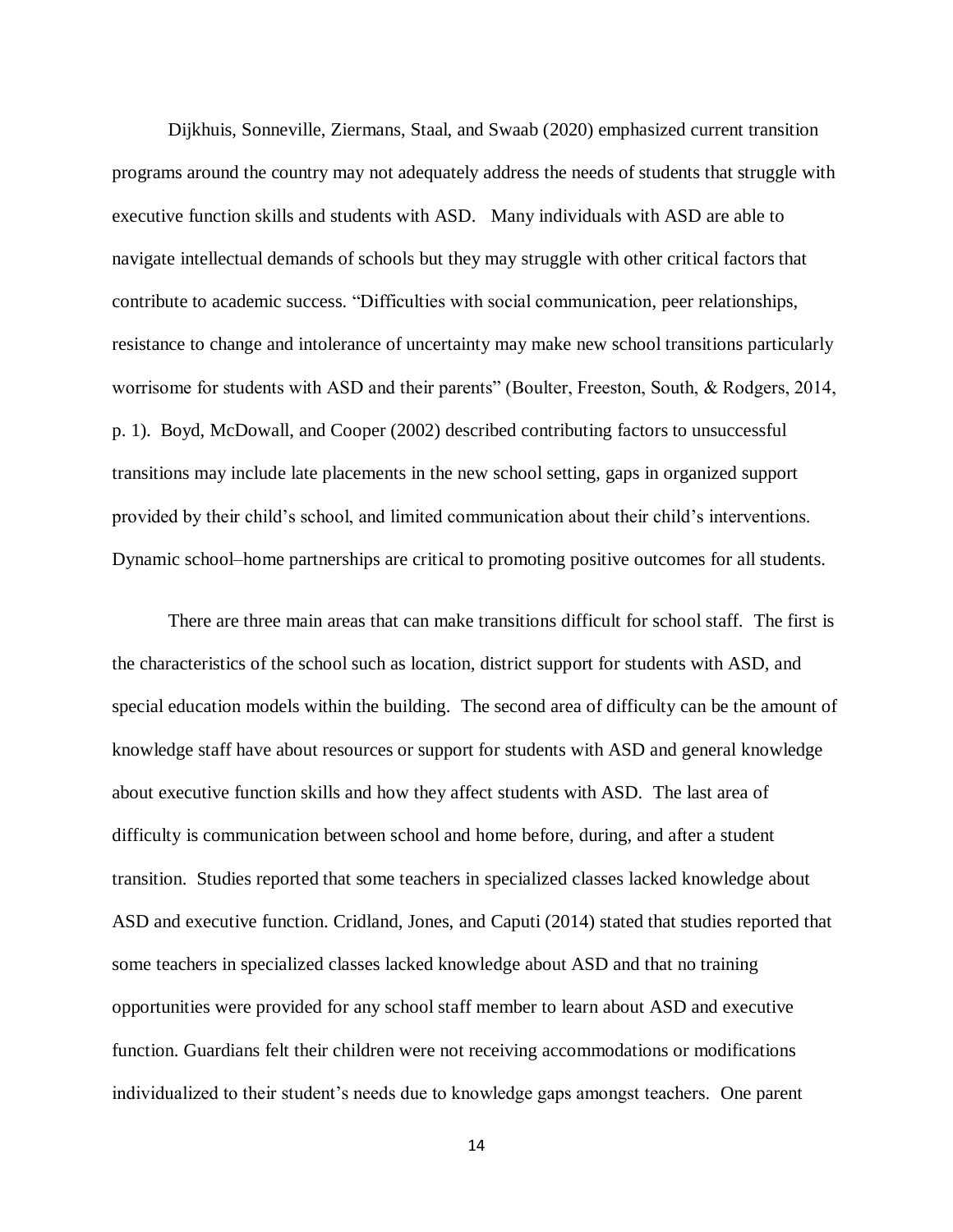explained, "Some teachers don't recognize that he requires a few extra minutes so they are not prepared to meet his needs" (Barber & Olsen, 2004, p. 6). Parents correlated lack of knowledge to behavioral problems in the classroom and less willingness to engage with the school.

#### **Strategies to Support Transition and Executive Function Skills**

**Student Strategies**- described four strategies to assist in executive function skills for students with ASD during the transitions process. Transitions include; preschool to elementary, elementary to middle school, middle school to high school, and high school to post-secondary education. In order for these strategies to be effective, school administrators must create and foster a positive and supportive culture within the school community. This includes positive relationships with teachers, students, and student guardians. "The basic role of the leader is to foster mutual respect and build a complementary team where each strength is made productive and each weakness made irrelevant" (Covey, 1991, p. 246). School wide strategies that administrators and teachers should incorporate include; social supports (peer buddies, safe person or space, recess/lunch time structure, and staff relationships), visual supports (school map, photos/pictures of school or teachers, checklists, and schedules/calendar), planning (visit new school, include students), and self-regulation (coping strategies and emotion thermometer). H. Nuske, McGhee, Bronstein, Hauptman, Aponte, Levato, and Smith (2019) recalled student strategies from studies with the highest evidence ratings which were: (a) a visit to the new school before the start of the new school year, (b) with pretransition teachers and/or parents and multiple times if possible, (c) schedules or timetables, (d) a peer buddy system, (e) safe person or space, and (f) coping strategies. School administrators can support school visits by planning and facilitating the event. The event should be a collaborative endeavor and include the teachers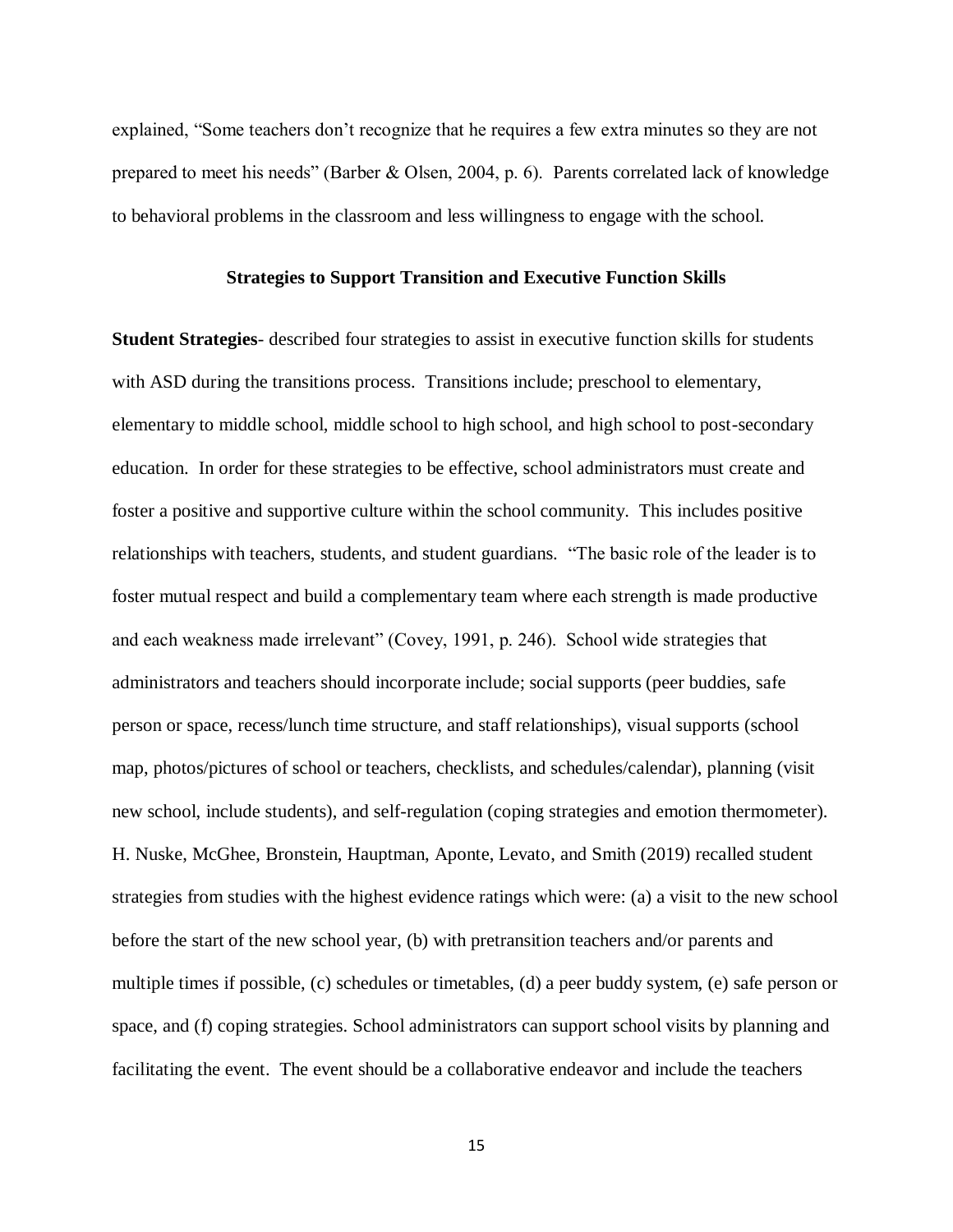involved in the process. "School visits alleviated student and guardian anxiety by allowing them to walk the school building in advance in addition to meeting their teachers" (A. Nuske, Rillotta, & Bellon, 2019, p. 281). Meeting in advance gave guardians and students the opportunity to establish relationships with teachers. A. Nuske et al. (2019) mentioned the highest evidence rating was the transition binder given to the students and families before the transition process began. The transition binder was used in many studies to help guardians stay on top of the many steps related to the transition process by providing information and an organizational system.

**Teacher Strategies-** H. Nuske et al. (2019) described four strategies teachers stated would support them through the transition process. The first strategy was communication with all transition members involved. Team transition planning involves a pre- and post- transition meeting for students, guardians, teachers, and school administrators. The second strategy is planning the actual transition in advance. This includes giving the student the opportunity to go into the new classroom to explore and learn the new space. The third strategy that teachers expressed would be beneficial is training. Training or professional development related to ASD, executive function, and classroom supports would be most appropriate. The final strategy is having student accommodations ready before the student is placed in the new classroom or setting. This would include sensory tools, adaptive equipment, communication devices, or preferred snacks.

School administrators can support teachers through this process in a magnitude of ways by first facilitating and scheduling time out on the school calendar to make these meetings possible. Second, arranging substitutes in advance so that both teachers can be involved in the transition process. Continuous professional development, informal observations, mentoring, or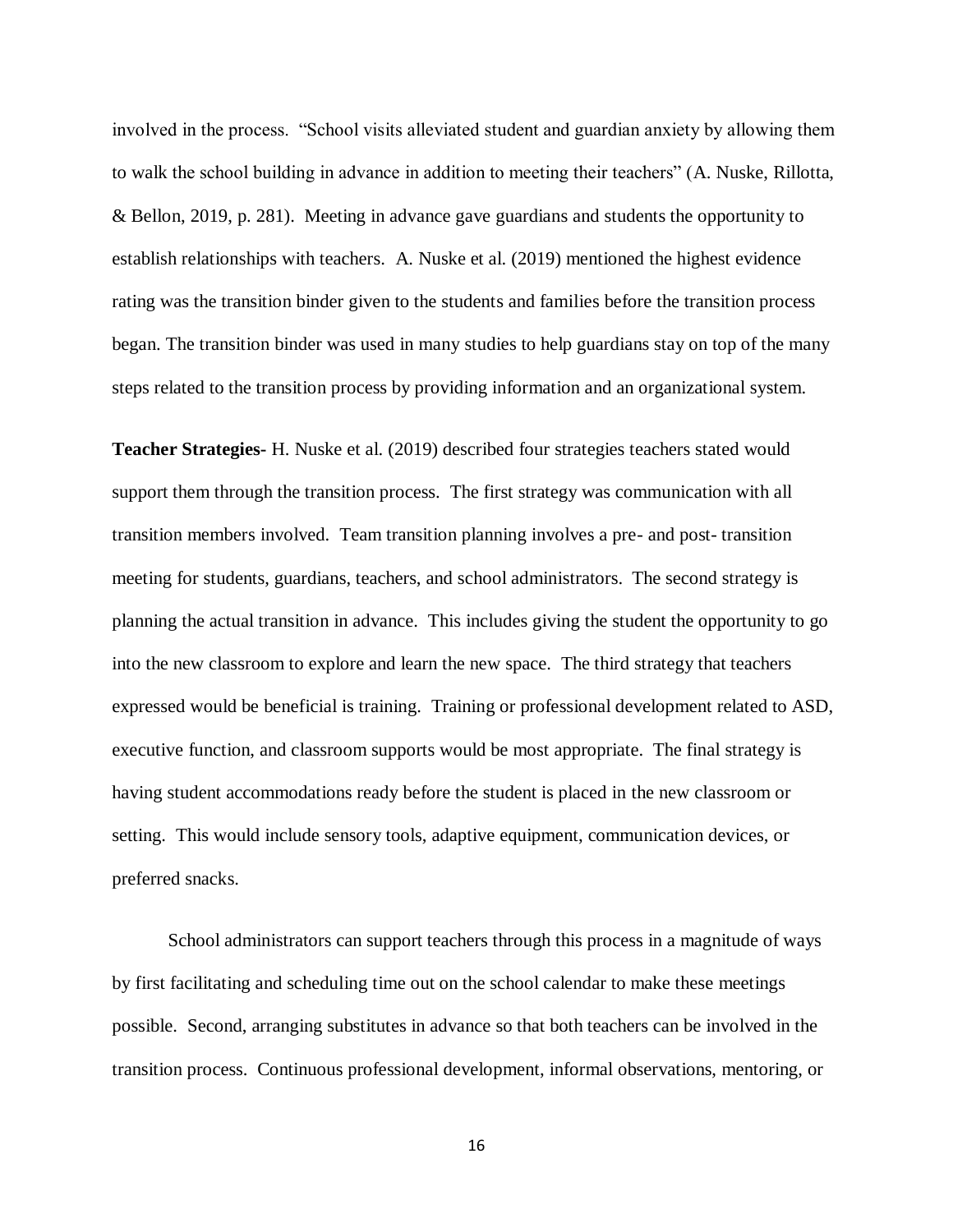book clubs can be facilitated by leader administrators to support teacher training. Lastly, school administrators can show the greatest support by creating and maintain positive relationships with the families within the school community. Trusting and supportive relationships with family members allows the team to work more closely together to create an individualized plan that meets the best interest of the child. When families and schools can come together, the transition process will be the strongest. Having insight and consistency from all sides makes for the best transition process.

#### **Post-Secondary Transition for Students with ASD**

In order to support a successful transition, all stakeholders must be involved in a systematic and organized plan. Stakeholders in a transition plan are the student, student's guardian, service providers such as occupational, physical, and speech therapist, school counselor, principal or vice principal, general education teacher, and any other staff members that work within the student's school day. Halbesleban, Novicevic, Harvey, and Buckley (2003) mentioned that setting clear goals toward outcomes can help leaders manage time frames of complex innovation projects. Organizational climates that are open to innovation, in which members are willing to take risks and to continuously learn to improve the organization, are more successful at implementing actual innovations than organizations with less innovative climate (Moolenaar et al., 2010, p. 627). The process of a successful transition stems back to everyone being on the same page and having mutual purpose. Rost (1991) reiterated the process of change or transformation reflect the mutual purposes of the people engaged in the process. Change happens in organizations or groups when common purposes are developed. Transitioning students from high school to post-secondary school should involve both the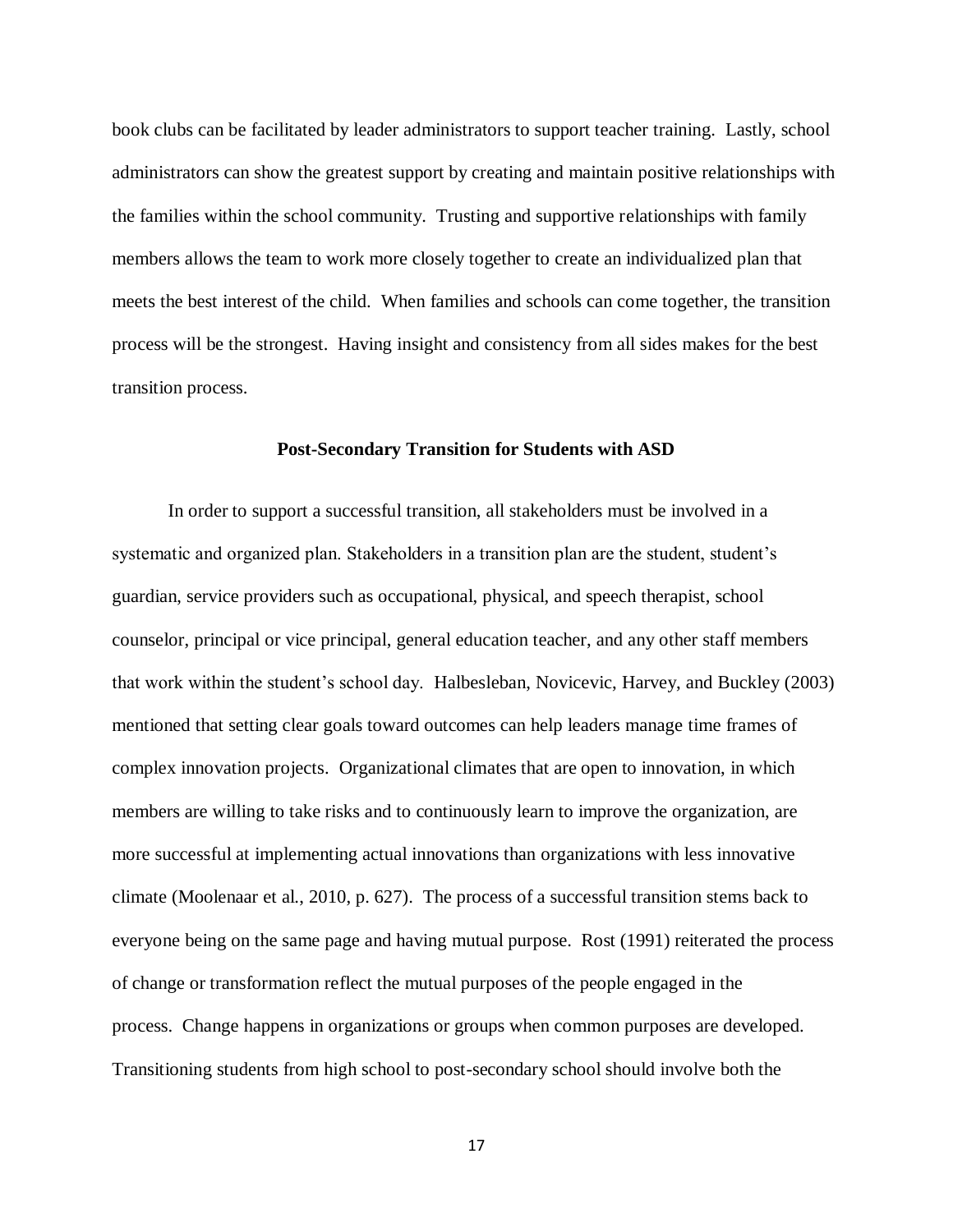student's current service provider and the future service providers. Finding the appropriate team members may be difficult, especially if a student is going out of state or to a new town. In order to make the transition as structured as possible, no matter where the student transitions to, the school administrator must have an organized transition program that involves all stakeholders.

Barnhill (2014) stated with the improved identification of ASD among individuals with no intellectual disability, it is assumed that the number of college students diagnosed with ASD will continue to increase even further. Even though students with ASD have the potential to perform well academically, they are at a heightened risk for academic failure at the university level. Gelbar, Smith, and Reichow (2014) reported challenges related to executive function such as difficulties with organization, social skills, time management, sensory overload, and lack of self-advocacy skills. To address these challenges, universities and colleges must provide appropriate support and interventions that meet the needs of students with ASD that struggle with executive function.

"With the introduction of disability discrimination legislation, institutions have put a lot effort into making their education and activities more accessible for students with disabilities by providing them an equal opportunity to participate" (Pillay & Bhat, 2012, p. 141). Pillay and Bhat (2012) mentioned many universities are skillful at making appropriate modifications or accommodations for students with specific learning disabilities. Universities continue to struggle with how to appropriately support the population of students with ASD. Cox, Nachman, Ranon, Thompson, Dawson, Edelstein, and Breeden (2020) emphasized as more students with ASD enroll in higher education and since they are at a heightened risk for academic and personal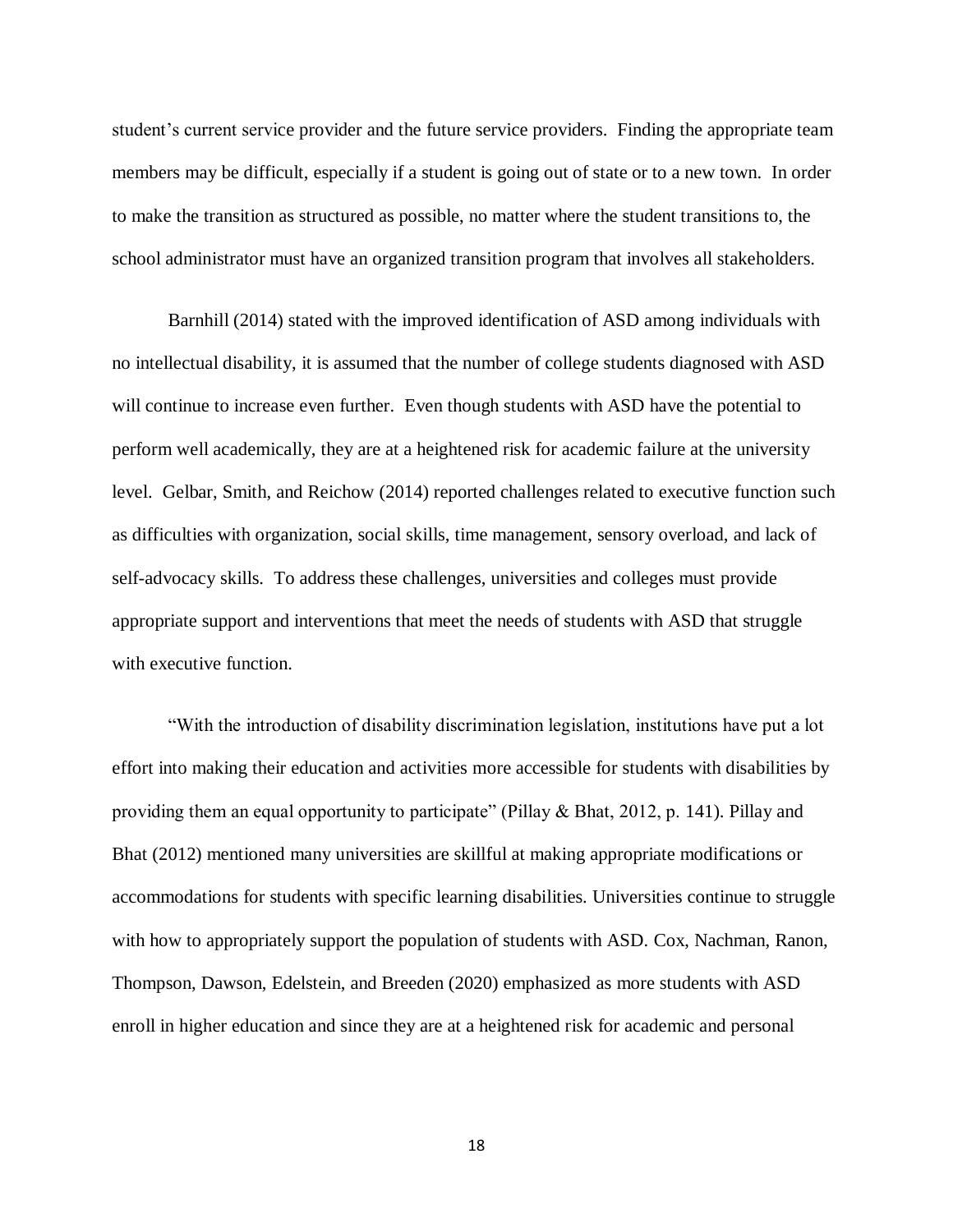failure, there is an urgent need for evidence-based interventions so that these students can successfully navigate college life.

Student life at the university level consists of three major domains; daily independent living, academics, and student life. Van Hees, Moyson, and Roeyers (2015) conducted a study sampling students with ASD between the ages of 18 and 25 attending a university or college. In order to be chosen for the study, students needed to fulfill a formal diagnosis by an multidisciplinary team of experience clinicians, meet the DSM-IV criteria for ASD, and no diagnosed intellectual disability. The results of the study discovered five challenges for students with ASD in relation to executive function skills. The five challenges were; struggling with new situations and unexpected changes, exhausting but necessary social contacts, processing information and time management in fits and starts, doubts and disclosure, and mental health issues.

### **Challenge 1: Struggling with New Situations and Unexpected Changes.**

"During the transition to higher education, students experienced difficulties in overseeing the large amount of choices, and faced challenges estimating the consequences of the choices made" (Van Hees et al., 2015, p. 1678). Students were reported searching for new routines and structures within all three life domains; daily independent life, academics, and student life. The lack of structure and predictability made daily organization and time management difficult at the higher education level. The need for predictability and structure made students re-evaluate what structure normally looked like. "They 'trained' themselves to cope with unexpected things and live with less planning in order to handle unexpected occurrences better and make it further in life" (Van Hees et al., 2015, p. 1678).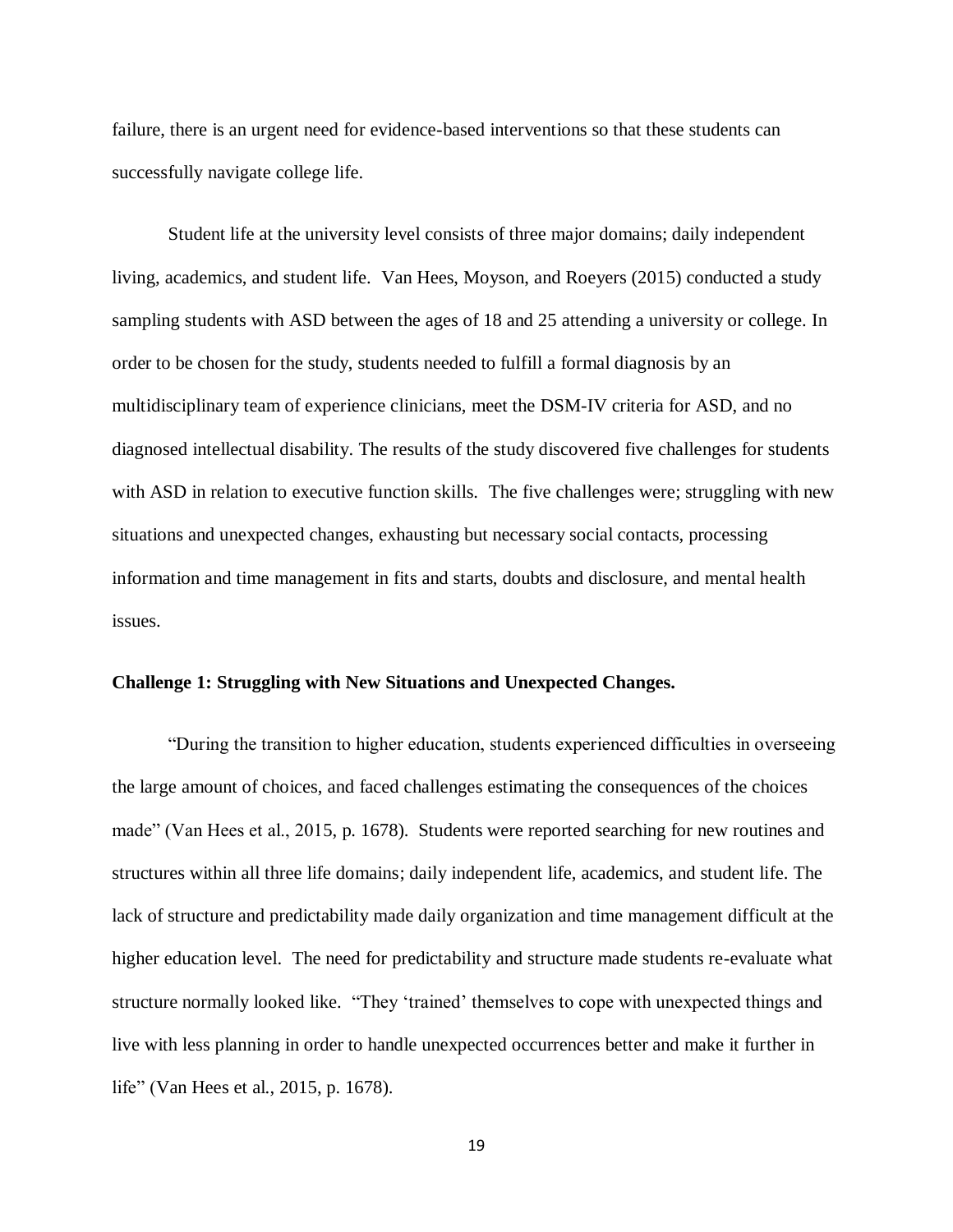#### **Challenge 2: Exhausting but Necessary Social Contacts**.

Van Hees, et al., (2015) mentioned students expressed a clear need for relationships and friendships. They realized the importance of having friendships or a support network to feel a sense of belonging. Students reported memorizing scripts or conversation cards to assist in participating in small talk during the courses unstructured time. They described how difficult it was to identify an appropriate time to ask questions, how to address professors during or after class, and sustaining conversation during group projects. "Awareness of their social problems, the fear of saying wrong things and the need to recover from anxiety, had a negative impact on students' confidence to socially engage with others and to invest further in maintaining contact and friendships" (Van Hees et al., 2015, p. 1679).

#### **Challenge 3: Processing Information and Time Management in Fits and Starts.**

Van Hess et al. (2015) stated students faced daily and academic challenges due to their diverse ways of processing information, sensory overload, and difficulties with time management. Students with ASD tend to focus on little details and require processing time to put together all the information they have received. Some students meticulously planned everything and some were unable to make an organized time schedule which resulted in procrastinating tasks.

Sensory overload caused by the sound of laptop keyboard, bright lights, flickering lights, etc. had a negative impact on students with ASD. Students shared avoiding the cafeteria, bars/restaurants, the university library, and would choose to sit in the front of the classroom to help decrease sensory overload. Students also reported that sensory overload would cause stress, fatigues, and required recovery time to gain energy back in order to be productive again.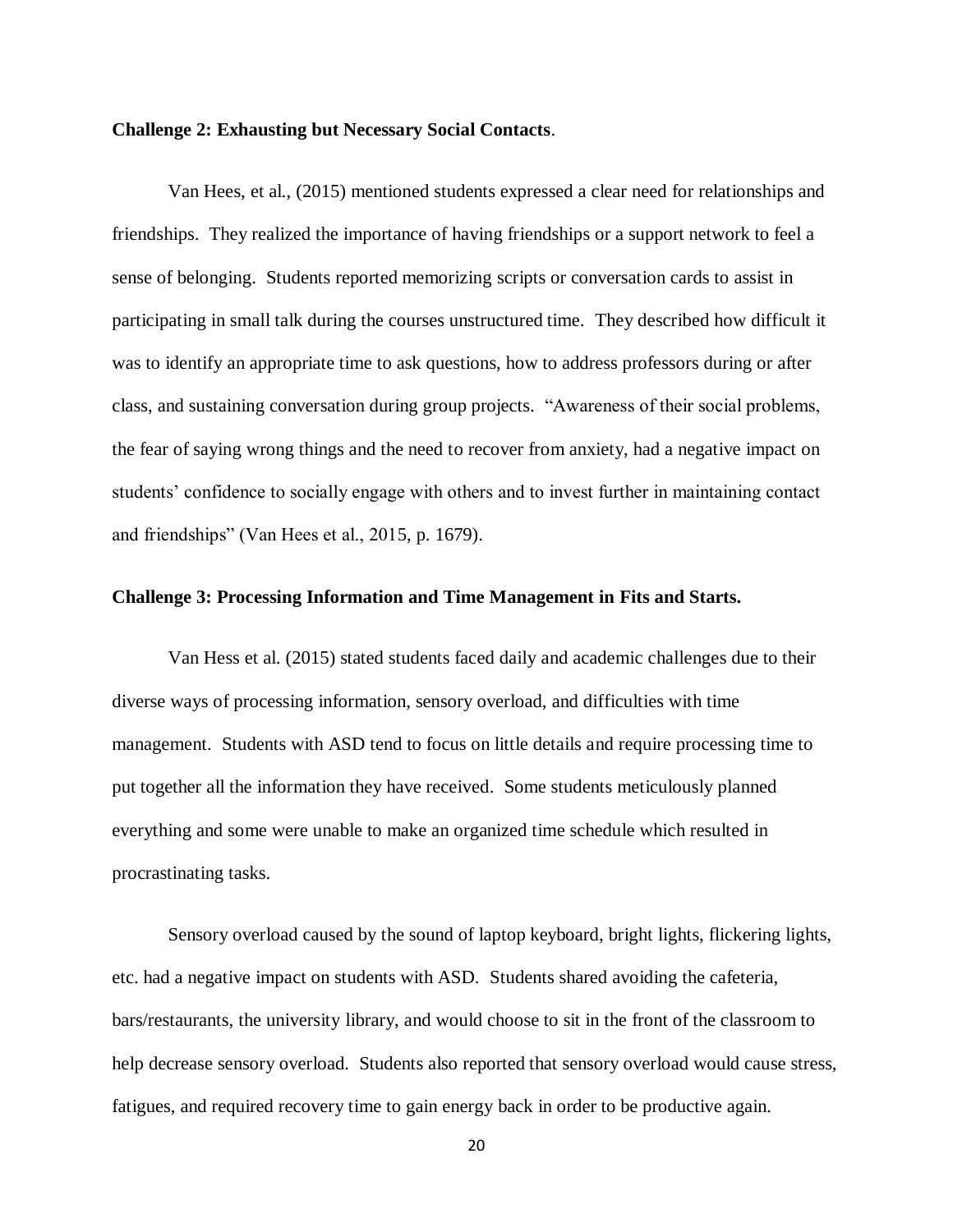#### **Challenge 4: Doubts and Disclosure**.

To continue to receive related services or academic support under the Americans with Disabilities Act, from a postsecondary institution, students must disclose their disability, provide appropriate documentation regarding their disability and must self-advocate. Students with ASD often do not disclose to social contacts or professors that they are diagnosed with ASD. "The reasons behind resistance to disclose are doubts concerning privacy, a lack of understanding regarding ASD, lack of supportive policies, and the hope that they will get a fresh start in a new setting" (Van Hees et al., 2015, p. 1681). Van Hees et al. (2015) mentioned students who disclose their disability before the end of their first year in college have been found more likely to graduate college than students who disclose later during their college tenure. "Students would only disclose their ASD when they felt safe, when they could not cope with the stress any longer, or when they experienced a specific support" (Van Hees et al., 2015, p. 1681). Many did not share their diagnosis of ASD to their professors or fellow students. "Students disclosed their ASD to the Disability Office to apply for 'reasonable accommodations', but did not disclose their ASD during contact with peers and academic staff" (Van Hees et al., 2015, p. 1680). Reasoning behind not disclosing their disability stems back from previous trauma. "Due to negative perceptions or comments in the past, fear of rejection, or prejudice, students would not disclose to their professors" (Van Hees et al., 2015, p. 1681).

### **Challenge 5: Mental Health Issues.**

Van Hees et al. (2015) stated students felt isolated, overwhelmed, depressed, stressed, and anxious. Many students with ASD would move back home and complete coursework online to alleviate the stressors of having to participate in person. "The stress, anxiety and fatigue often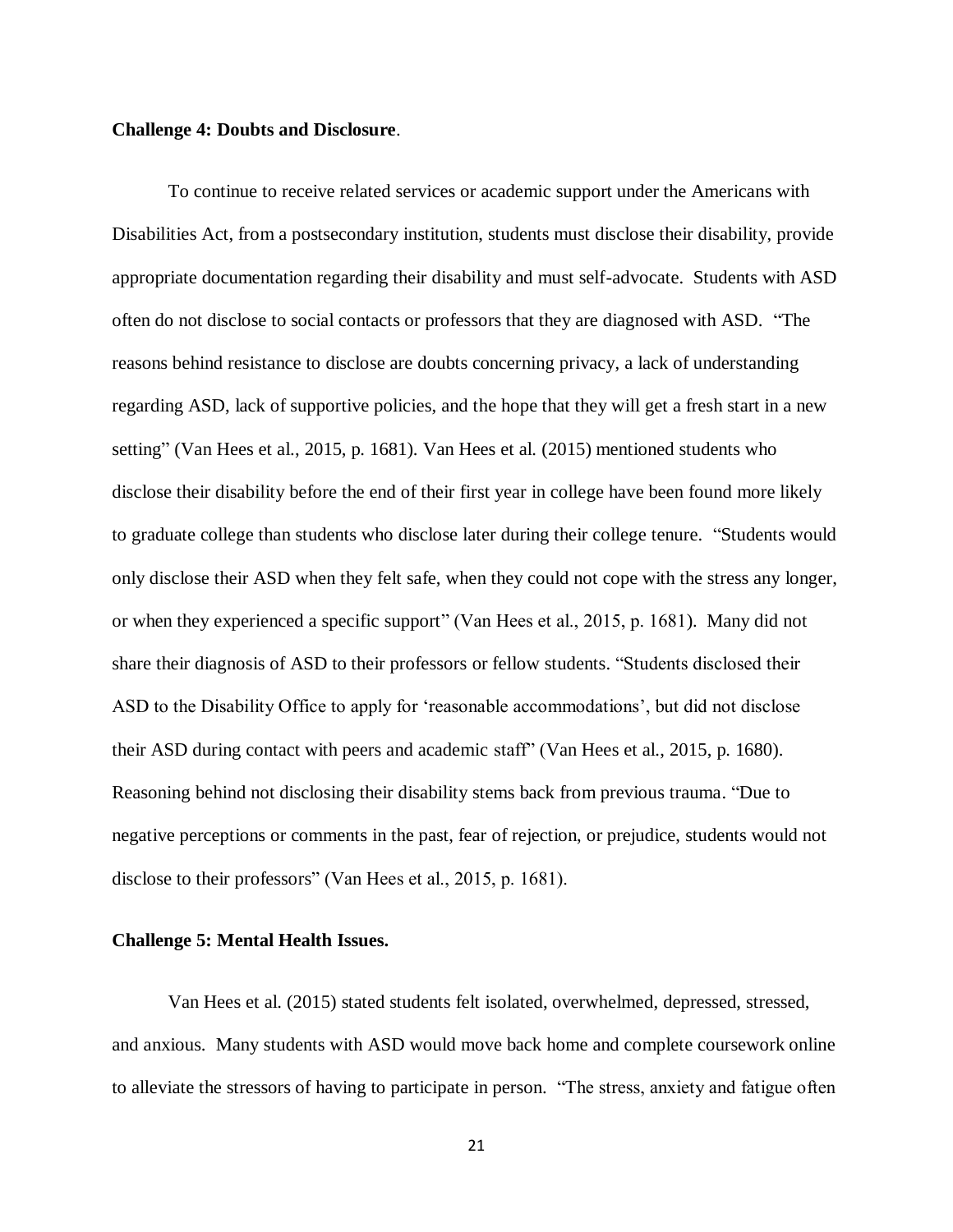became so overwhelming that students genuinely became worn out, causing a disturbance of balance between studies, student life and daily living" (Van Hees et al., 2015, p. 1681).

These five challenges are clearly linked to the unique cognitive style of individuals with ASD and the core features of ASD. Individuals with ASD continue to struggle with social skills, communication, repetitive behaviors, executive function, sensory challenges, and resistance to change. "Support must extend beyond academic interventions, and also offer transitional support, support in student life and daily living." (Van Hees et al., 2015, p. 1682). Van Hees et al. (2015) formulated five recommendations for higher education institutions to better support students with ASD. The five recommendation are; providing a more personalized approach, a safe and transparent environment with sufficient planning and clear communication academic accommodations, coaching in education, student life and daily living, adequate psychosocial support, and leisure activities and a sufficient amount of rest.

In all three domains, students prefer individual coaching on a regular basis in academics, independent living, and student life. A coach's role may vary depending on student needs but essentially provides feedback, advice, and monitors student's mental health. Students in the Van Hess et al. (2015) study suggested a campus support group be created for students with ASD. This would give students the opportunity to meet other students, share experiences, and proactively discuss how to help solve problems or support each other through school. "Finally, there is a need for a better awareness among staff and students about ASD, and the way in which it can affect navigating in college" (Van Hees et al., 2015, p. 1683). Awareness breaks stereotypes and creates a safe environment in which students feel encouraged to be themselves.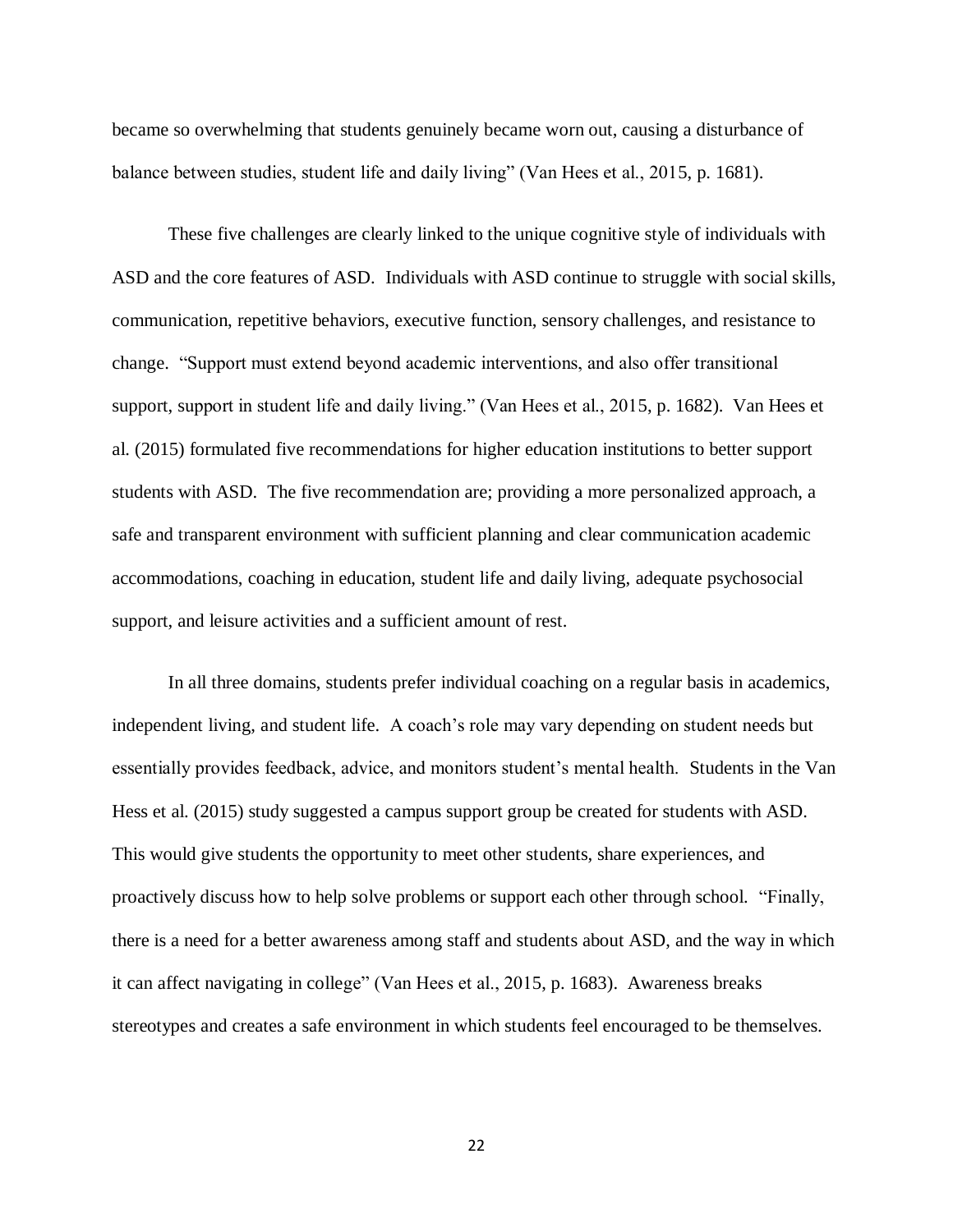#### **Stepped Transition in Education Program for Students with ASD**

Programming to support students with ASD transition to college is imperative. To address this need, The Stepped Transition in Education Program for Students with ASD (STEPS) was created. "STEPS is individualized and person-centered. There are core content modules but implementation is flexible so that the program can be individualized to the student's interests, challenges, and goals" (White, Elias, Capriola-Hall, Smith, Conner, Asselin, Howlin, Getzel, & Mazefsky, 2017, p. 3073). STEPS incorporate a cognitive-behavioral approach to make progress towards student transition goals and help support students to develop self-regulation (SR) and self-determination skills (SD). Step one of the program supports students in high school. Step two supports students in postsecondary education. Self-regulation and self-determination are the two main actions within the STEPS program. "STEPS targets self-determination and selfregulation, which are hypothesized to mediate positive outcomes such as college adjustment, academic performance, and healthy independent living" (White et al., 2017, p. 3074).

 Baumeister, Schmeichel, and Vohs (2007) noted self-regulation as a multifaceted construct that involves monitoring, oversight, modulation of behavior, emotion, and cognition. Self-regulation is closely related to executive functioning capacity and the ability to adapt and modify one's emotional response in the area of identified goals or regulate one's emotions. STEPS targets SR in a variety of ways such as training individuals in goal-setting and problem-solving practices related to student goals and teaching effective stress management techniques.

 STEP One of the STEPS Program actively involves the collaboration of members involved with the student's education plan at school. Members may include the student's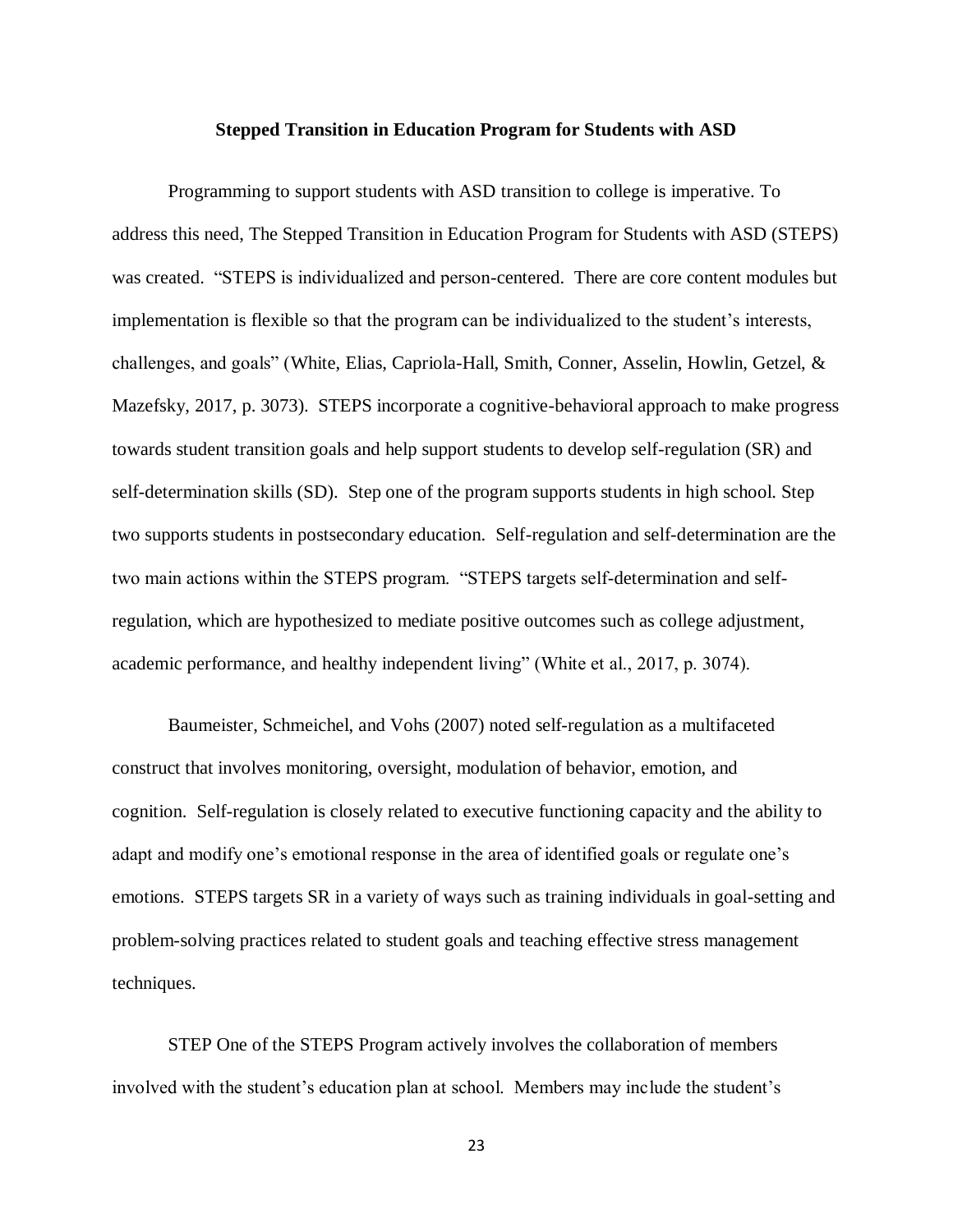general education teacher, special education teacher, guardian, principal, counselor, and school specialists such as occupational or physical therapist. A member within the team will be identified as the main resource for students. This member is often the special education teacher or case manager. STEP One consists of six counseling sessions about every other week. Sessions will include various participants that are involved in the student's education plan. The counselor assigns the student activities related to transition goals and monitors student progress. The school counselor also does regular check-ins to scaffold and ensure the student is on the right track. After the six sessions are complete, students participate in an immersion experience depending on where the student plans to go post-graduation. The immersion experience is planned and facilitated by the counselor and school administrator. First, students and guardians attend a tour of the campus. Next, the student and counselor continue to the facilities Disability Support office, eats lunch in a campus dining facility, and attends an in-person course on campus. "During the immersion experience, the counselor coaches the student on skills related to behavioral and emotion regulation and self-advocacy" (White et al., 2017, p. 3073). Student skills include discussion around time management related to the demands of school, reviewing a class syllabus, how to use a planner to help organize tasks, and how to ask questions to an instructor or classmate when something does not make sense.

STEP Two of the STEPS Program includes one-on-one counseling for about 12 sessions, online content over a 12-16 week period, and community-based outings. All of these interventions are completed before the student transitions to a post-secondary placement. During the 12-16 week time frame the counselor coaches the student throughout the process. The high school counselor consistently communicates and checks-in to make sure that the student is working toward identified goals. Guardians, the general education teacher, and case manager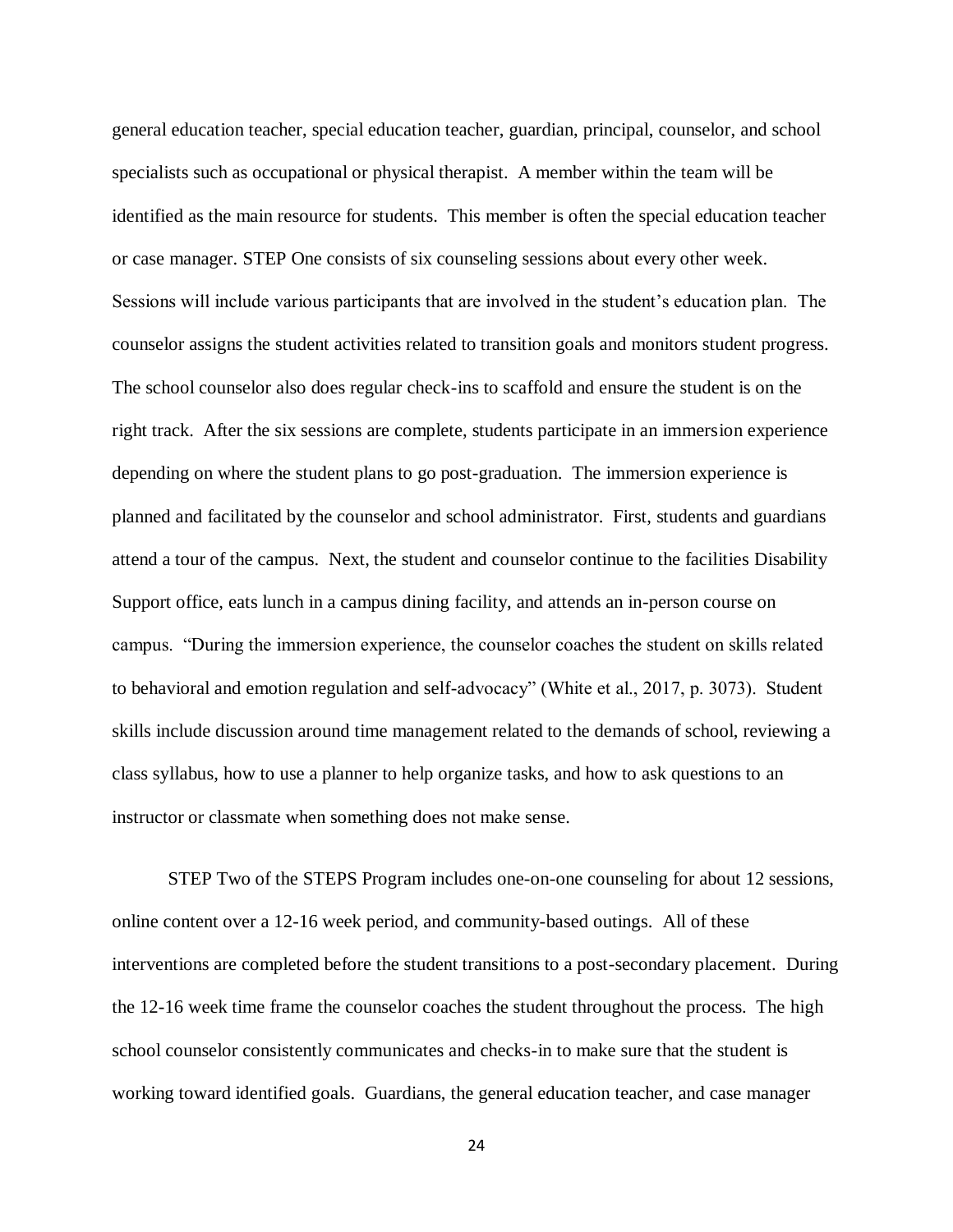also have access to online content to help with the process. Guardians are actively involved in STEP One and are asked to gradually fade out their participation in STEP Two. This phasing process is used to help foster student independence. STEP Two targets self-regulation and selfdetermination with an emphasis on social integration on campus. "The purpose of the community-based practice outings is typically to encourage social involvement that is goaldirected" (White et al., 2017, p. 3076). Campus outings are individualized to meet the student's needs. A counselor may help a student practice transitioning from one building to another while looking for specific classrooms, eat with the student in various campus dining halls, or tour the dorms and discuss what a morning or night routine would look like with a roommate.

The STEPS program requires high school and post-secondary administrative support in order to be implemented effectively. There are many meetings which require advance scheduling and staff coverage for the team members involved. It requires the high school administrator to plan, coordinate, and collaborate with post-secondary administrators and team members within the high school. School counselors are heavily involved in the program. This means there needs to be a plan in place for when the counselor is unavailable. High school personnel who are part of a student's transition team attend two-half day training sessions prior to assisting a student through the STEPS process. School administrators must plan for additional substitutes in the building when staff are being trained. Training revolves around how to effectively implement STEPS and how to appropriately support students with ASD during their transition. Small group activities and case studies are used to foster an active learning environment for the training. Lastly, high school administrators must be aware of the cost of the STEPS program and budget funds appropriately to accurately allocate funds.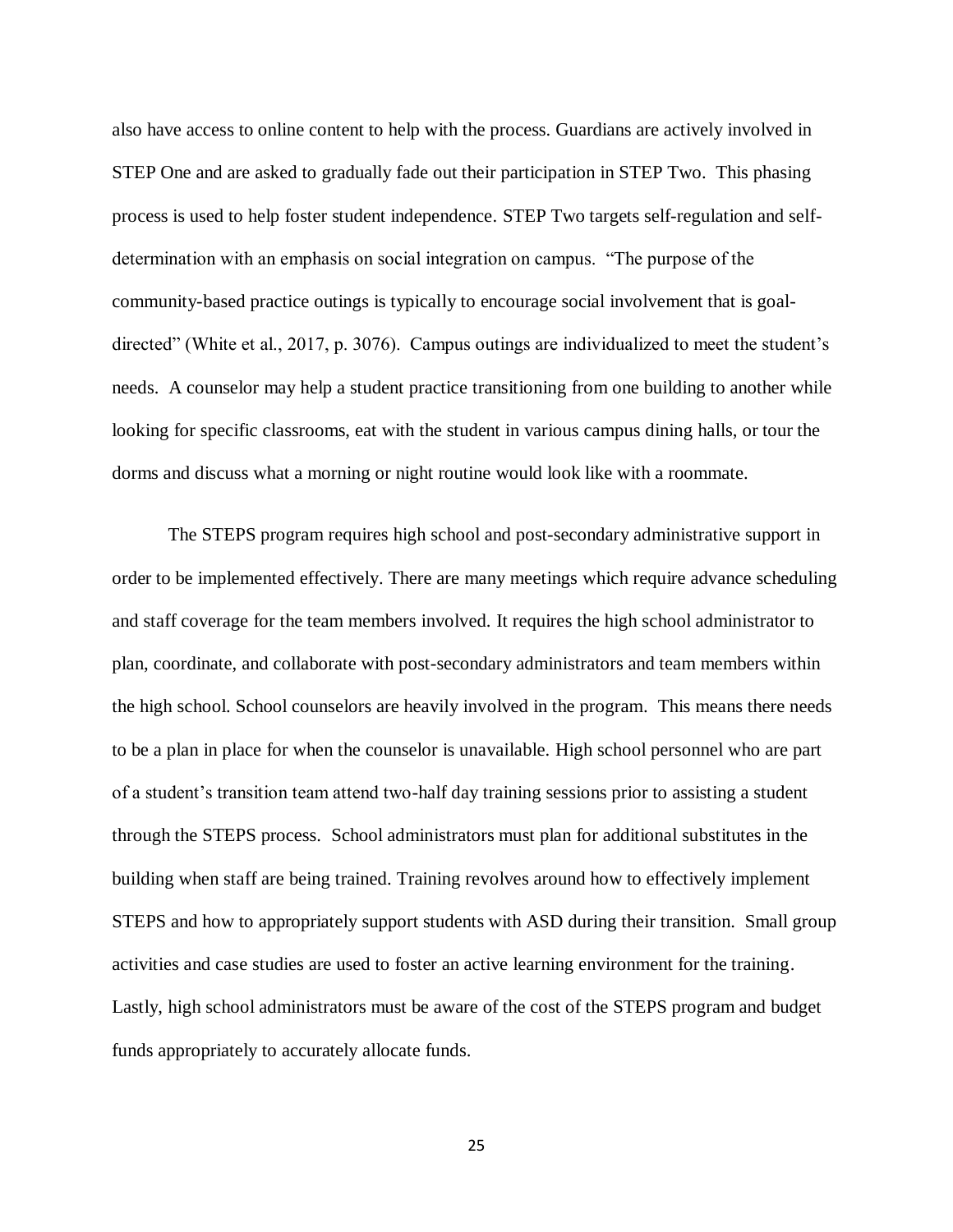The student population with ASD continues to grow across the country. Supporting students with evidence-based teaching strategies that align with executive functioning skills, will foster lifelong independence and assist students when transitioning to post-secondary education. Transition programs are imperative for the success of students in post-secondary education. School leaders around the country need to advocate and work towards implementing more transition supports for the ASD population. It is imperative that school administrators and leaders build strong relationships with students, staff, and family members to support growth towards student goals and to best support students through the transition process from high school to post-secondary education. The Montana PEPP Standard (1)(d) states principal's "collaborate with families and other community members, respond to diverse community interests and needs, including American Indians and tribes in Montana and mobilize community resources in order to fully develop the educational potential of each person" (ARM 10.58.705., 2021, (1)(d)). School administrators and leaders must continue to provide learning opportunities for educators through avenues such as professional development and mentoring to ensure best practice for students with ASD. Shalley and Gilson (2004) mentioned transformational leaders may increase a team's orientation towards innovation by providing a vision for school improvement through supporting a risk-tolerant climate, providing opportunities for learning and professional development, and challenging team members to invent new solutions to old problems by thinking "out of the box". The Montana PEPP Standard (1)(b) states principals promote the development of the "full educational potential of each person by advocating, nurturing, and sustaining positive school culture and instructional program conducive to student learning; staff professional growth based upon current brain-based research for effective teaching and learning; and exhibiting genuine concern for students" (ARM 10.58.705., 2021, (1)(b)).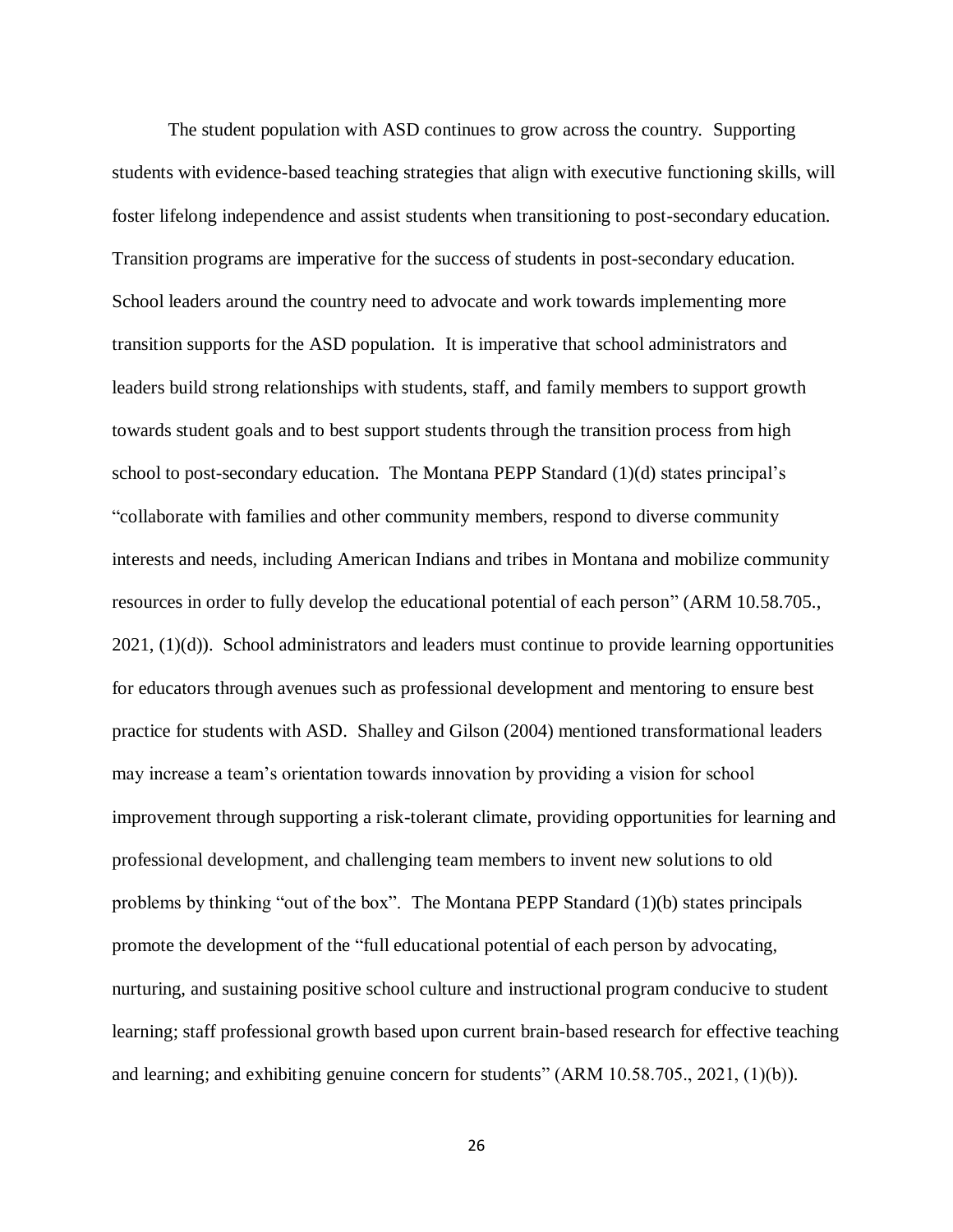School leaders continue to be the driving force of change within the school community and community at large. Students with ASD need strong advocates as leaders and educators to support their individual needs in a way that will foster lifelong independence helping them to be a contributing member within their community.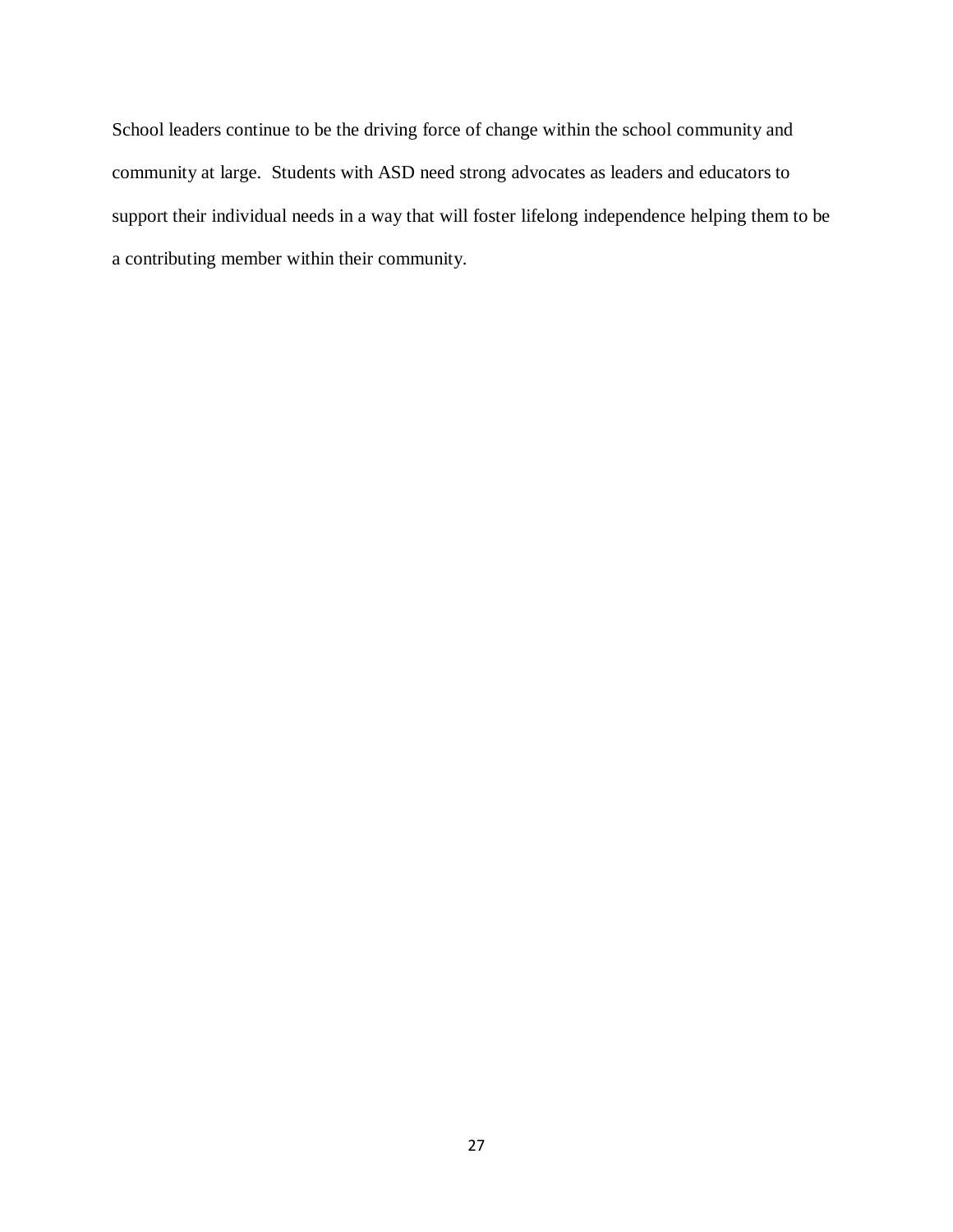### References

- Administrative Rules of Montana (ARM). (2021). 10.58.705 School Principals, Supervisors, and Curriculum Directors.
- Baker, K. (n.d.). Executive Function: Prioritizing. Power Point Presentation[.](https://www.earlywood.org/cms/lib/IN07001762/Centricity/Domain/159/your_highlighter_18540%20proritizing%20powerpoint.pdf) [https://www.earlywood.org/cms/lib/IN07001762/Centricity/Domain/159/your\\_highlighte](https://www.earlywood.org/cms/lib/IN07001762/Centricity/Domain/159/your_highlighter_18540%20proritizing%20powerpoint.pdf) [r\\_18540%20proritizing%20powerpoint.pdf](https://www.earlywood.org/cms/lib/IN07001762/Centricity/Domain/159/your_highlighter_18540%20proritizing%20powerpoint.pdf)
- Barber, B., & Olsen, J. (2004). Assessing the Transitions to Middle and High School. *Journal of Adolescent Research, 19*(1), 3-30.
- Barkley, R., Edwards, G., Laneri, M., Fletcher, K., & Metevia, L. (2001). Executive functioning, temporal discounting and sense of time in adolescents with ADHD and ODD. Journal of Abnormal Child Psychology, 29(6), 541–556.
- Barnhill, G. P. (2014). Supporting students with Asperger syndrome on college campuses: Current practices. Focus on Autism and Other developmental Disabilities. doi:10.1177/1088357614523121
- Bass, B. M., & Riggio, R. E. (2006). *Transformational leadership* (2nd ed.). Lawrence Erlbaum Associates Publishers.
- Baumeister, R. F., Schmeichel, B. J., & Vohs, K. D. (2007). Self-regulation and the executive function: The self as controlling agent. In A. W. Kruglanski & E. T. Higgins (Eds.), Social Psychology: Handbook of Basic Principles, 2nd ed., pp. 516–539. New York: Guilford.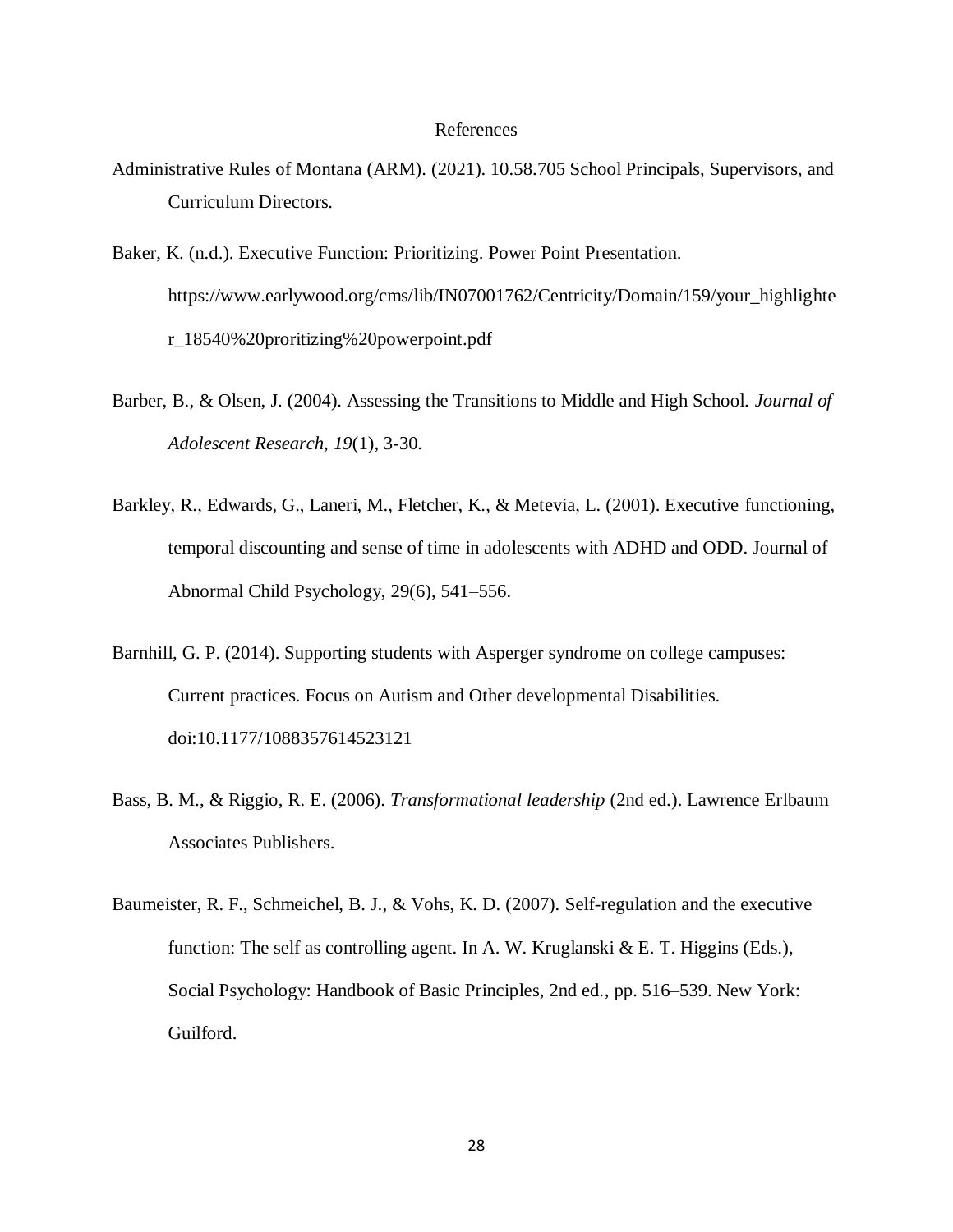- Boulter, C., Freeston, M., South, M., Rodgers, J. (2014). Intolerance of Uncertainty as a Framework for Understanding Anxiety in Children and Adolescents with Autism Spectrum Disorders. *Journal of Autism and Developmental Disorders, 44*(6), 1391-1402.
- Boyd, S., McDowall, S., & Cooper, G. (2002). Innovative Pathways from School: The Case Studies. Phase 1 Report 2002. ERIC. Available at: http://eric.ed.gov/?id=ED471023 (accessed 15 May 2017).
- Cridland, E., Jones, S., Caputi, P., (2014). Being a girl in a boys' world: investigating the experiences of girls with autism spectrum disorders during adolescence. Journal of Autism and Developmental Disorders 44(6): 1261–1274 [#19].

Covey, S. (1991). *Principle-centered leadership*. New York: Summit Books.

- Cox, B., Nachman, B., Ranon, Thompson, K., Dawson, S., Edelstein, J., & Breeden, C. (2020). An Exploration of Actionable Insights Regarding College Students with Autism: A Review of the Literature. *Review of Higher Education, 43*(4), 935-966.
- Collinson, V., & Cook, T. (2007). Organizational learning: improving learning, teaching, and leading in school systems. Thousand Oaks, CA: Sage. Collinson, Y.H. 2006. Teachers' personal knowledge management: A case study in a Taiwanese elementary school context. Thesis, Nottingham Trent University.
- Collinson, V., Kozina, E., Kate Lin, Y., Ling, L., Matheson, I., Newcombe, L., & Zogla, I. (2009). Professional development for teachers: A world of change. *European Journal of Teacher Education, 32*(1), 3-19.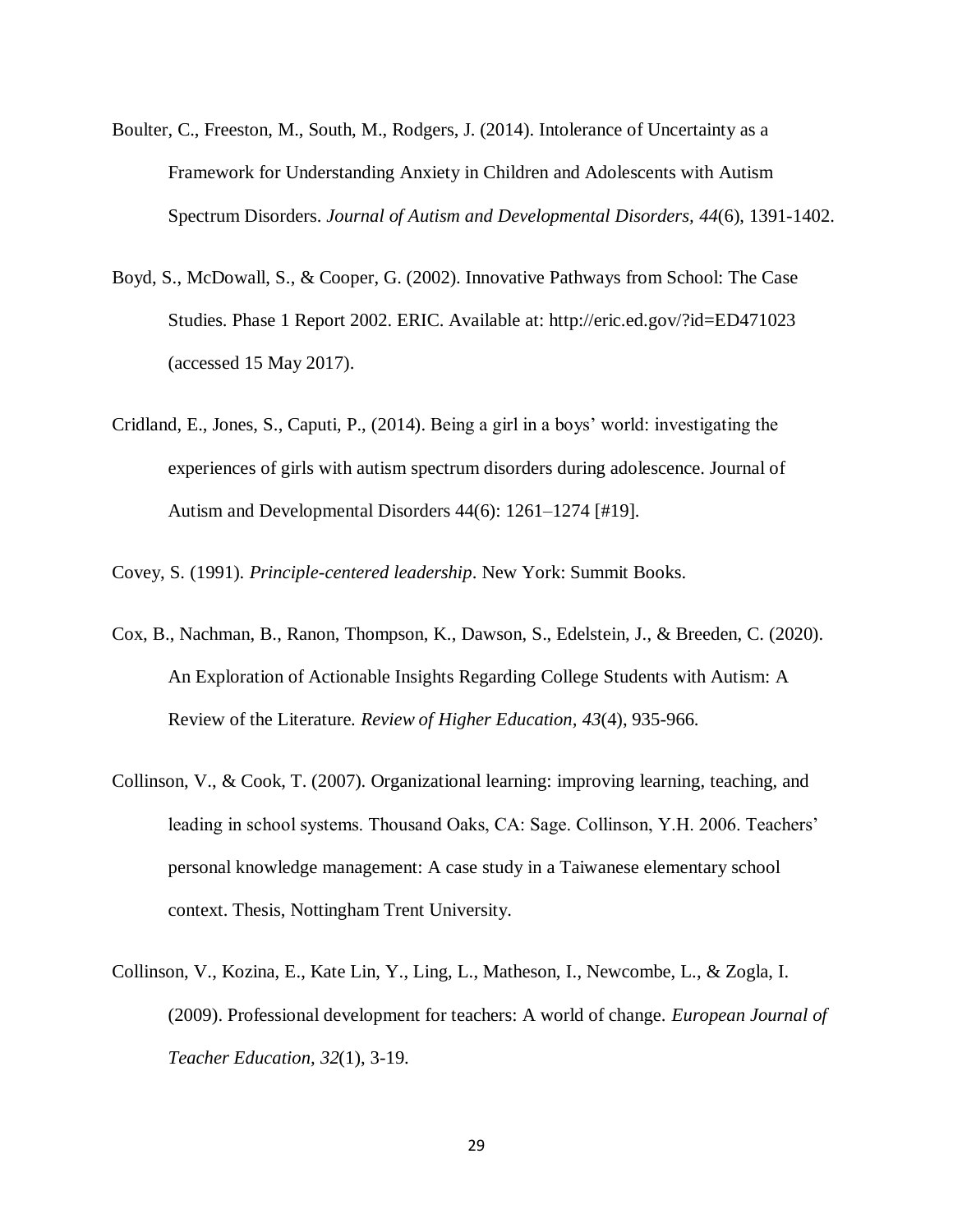- Demetriou, E., Lampit, A., Quintana, D., Naismith, S., Song, Y., Pye, J., & Guastella, A. (2018). Autism spectrum disorders: A meta-analysis of executive function. *Molecular Psychiatry, 23*(5), 1198-1204. doi[:http://dx.doi.org.weblib.lib.umt.edu:8080/10.1038/mp.2017.75](http://dx.doi.org.weblib.lib.umt.edu:8080/10.1038/mp.2017.75)
- Dijkhuis, R., Sonneville, L., Ziermans, T., Staal, W., & Swaab, H. (2020). Autism Symptoms, Executive Functioning and Academic Progress in Higher Education Students. *Journal of Autism and Developmental Disorders, 50*(4), 1353-1363.
- Feldhusen, J., & Eng Goh, B. (1995). Assessing and accessing creativity: An integrative review of theory, research, and development. *Creativity Research Journal, 8, 231-247.*
- Fixsen, D., Naoom, S., Blase, K., Friedman, R., & Wallace, F. (2005). Implementation research: A synthesis of the literature. Tampa: University of South Florida, Louis de la Parte Florida Mental Health Institute, National Implementation Research Network.
- Foster, W. (1989). The administrator as a transformative intellectual. *Peabody Journal of Education, 66*(3), 5-18.
- Fullan, M. (2003). *Change Forces with a Vengeance*.
- Granpeesheh, D., Tarbox, J., Najdowski, A., & Kornack, J. (2014). *Evidence-Based Treatment for Children with Autism* (Practical resources for the mental health professional). San Diego: Elsevier Science & Technology.
- Gelbar, N. W., Smith, I., & Reichow, B. (2014). Systematic review of articles describing experience and supports of individuals with autism enrolled in college and university programs.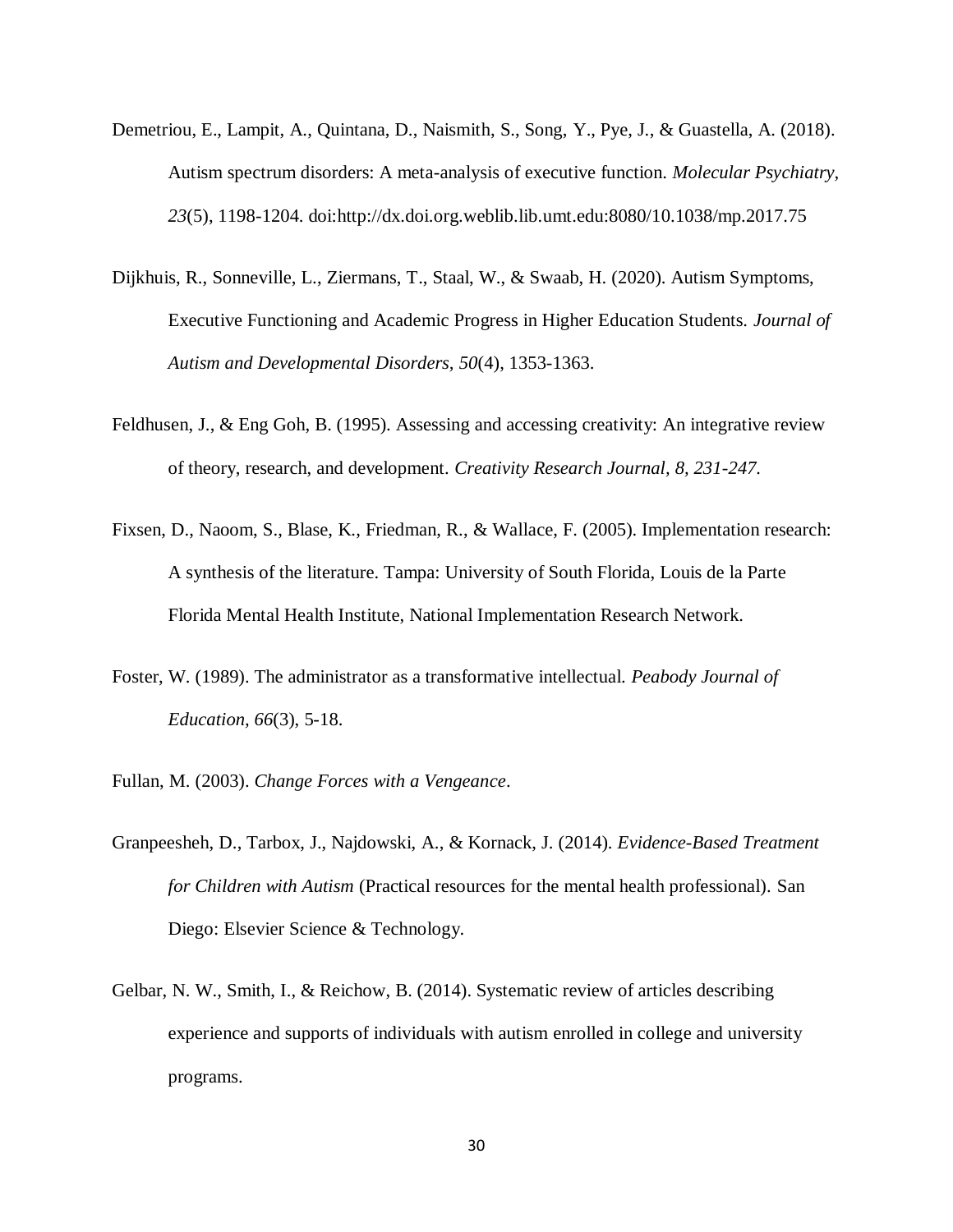- Glickman, C., Gordon, S., & Ross-Gordon, J. (2001). *Supervision and instructional leadership: A developmental approach* (5th ed.). Boston: Allyn and Bacon.
- Halbesleban, J., Novicevic, M., Harvey, M., & Buckley, M. (2003). "Awareness of temporary complexity in leadership of creativity and innovation: a competency-based model", *Leadership Quarterly*, Vol. 14, pp. 433-54 Journal of Autism and Developmental Disorders, 44(10), 2593–2601. doi:10.1007/s10803-014-2135-5.
- Moolenaar, N., Daly, A., & Sleegers, P. (2010). Occupying the Principal Position: Examining Relationships Between Transformational Leadership, Social Network Position, and Schools' Innovative Climate. *Educational Administration Quarterly*, *46*(5), 623–670. https://doi.org[/10.1177/0013161X10378689](https://doi-org.weblib.lib.umt.edu:2443/10.1177/0013161X10378689)
- Nuske, H., McGhee, E., Bronstein, B., Hauptman, L., Aponte, C., Levato, L., Smith, T. (2019). Broken bridges—new school transitions for students with autism spectrum disorder: A systematic review on difficulties and strategies for success. *Autism, 23*(2), 306-325.
- Nuske, A., Rillotta, F., Bellon, M., & Richdale, A. (2019). Transition to higher education for students with autism: A systematic literature review. *Journal of Diversity in Higher Education, 12*(3), 280-295. doi:http://dx.doi.org.weblib.lib.umt.edu:8080/10.1037/dhe0000108
- Odom, S. L., Collet-Klingenberg, L., Rogers, S., & Hatton, D. (2010). Evidence-based practices for children and youth with autism spectrum disorders. *Preventing School Failure, 54*, 275–282.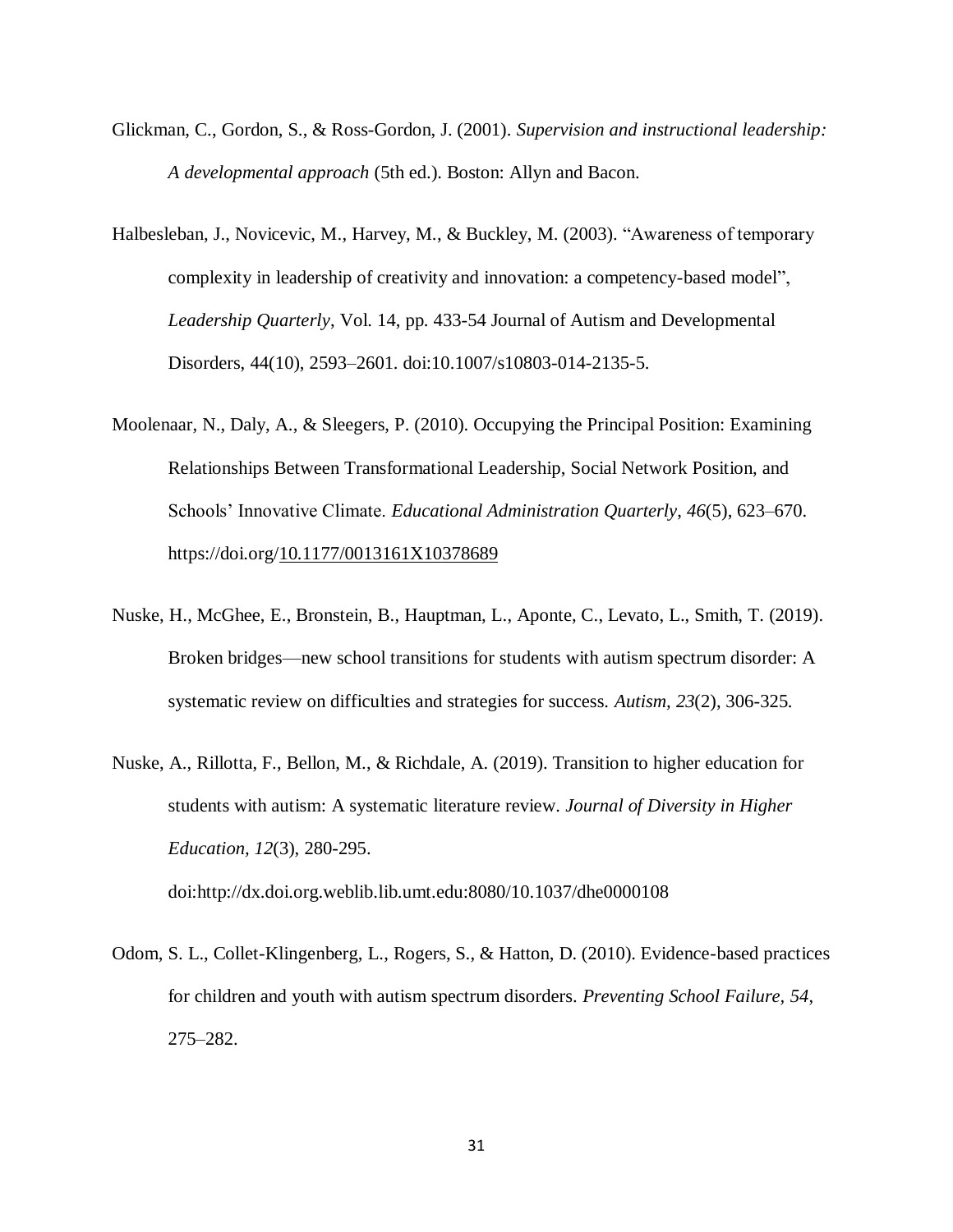- Odom, S. L., Hume, K., Boyd, B., & Stabel, A. (2012). Moving beyond the intensive behavior therapy vs. eclectic dichotomy: Evidence-based and individualized program for students with autism. *Behavior Modification, 36*, 270–297. doi[:10.1177/0145445512444595.](https://doi-org.weblib.lib.umt.edu:2443/10.1177/0145445512444595)
- Odom, S., Cox, A., & Brock, M. (2013). Implementation Science, Professional Development, and Autism Spectrum Disorders. *Exceptional Children, 79*(2), 233-251.
- Peters, D., Adam, T., Alonge, O., Agyepong, I., & Tran, N. (2014). Republished research: Implementation research: What it is and how to do it. *British Journal of Sports Medicine, 48*(8), 731. doi:http://dx.doi.org.weblib.lib.umt.edu:8080/10.1136/bmj.f6753
- Pillay, Y., & Bhat, C. (2012). Facilitating Support for Students with Asperger's Syndrome. *Journal of College Student Psychotherapy, 26*(2), 140-154.

Rost, J. (1991). *Leadership for the twenty-first century*. New York: Praeger.

- Shalley, C., & Gilson, L. (2004). What leaders need to know: A review of social and contextual factors that can foster or hinder creativity. *The Leadership Quarterly, 15*(1), 33-53.
- Van Hees, V., Moyson, T., & Roeyers, H. (2015). Higher Education Experiences of Students with Autism Spectrum Disorder: Challenges, Benefits and Support Needs. *Journal of Autism and Developmental Disorders, 45*(6), 1673-1688.
- Ward, S., & Jacobsen, K. (2014). A Clinical Model for Developing Executive Function Skills. *Perspectives on Language Learning and Education, 21*(2), 72-84.
- White, S., Elias, R., Capriola-Hall, N., Smith, I., Conner, C., Asselin, S., Howlin, P., Getzel, E., Mazefsky, C. (2017). Development of a College Transition and Support Program for